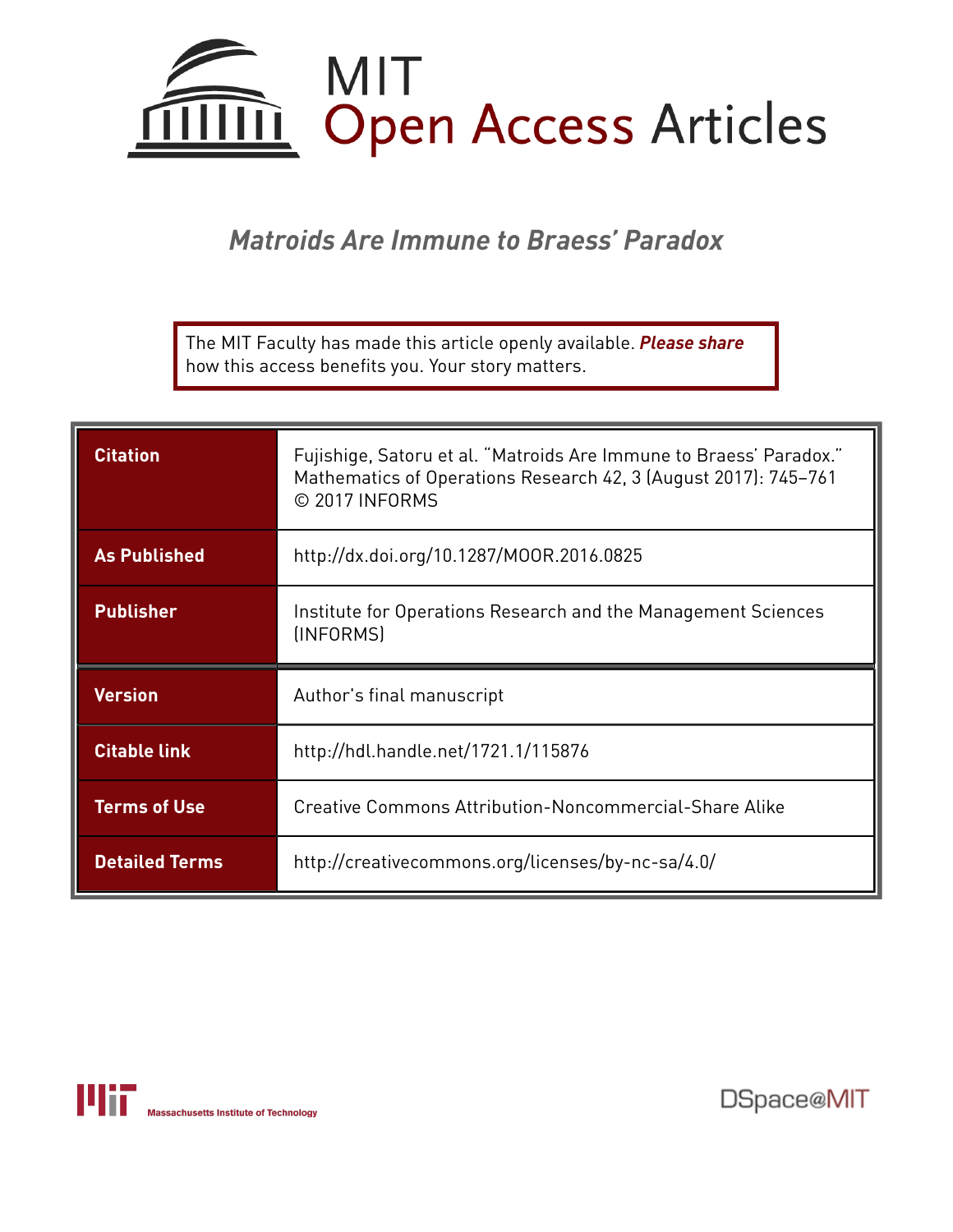# Matroids are Immune to Braess Paradox

Satoru Fujishige<sup>∗</sup> Michel X. Goemans† Tobias Harks‡ Britta Peis§

Rico Zenklusen¶

January 11, 2017

#### Abstract

The famous Braess paradox describes the counter-intuitive phenomenon in which, in certain settings, the increase of resources, like building a new road within a congested network, may in fact lead to larger costs for the players in an equilibrium. In this paper, we consider general nonatomic congestion games and give a characterization of the combinatorial property of strategy spaces for which the Braess paradox does not occur. In short, matroid bases are precisely the required structure. We prove this characterization by two novel sensitivity results for convex separable optimization problems over polymatroid base polyhedra which may be of independent interest.

# 1 Introduction.

In a congestion game (as introduced by Rosenthal  $[42, 43]$  $[42, 43]$ ) there is a finite set of players that compete over a finite set of resources. A pure strategy of a player consists of a subset of resources, and the congestion cost of a resource depends only on the number of players choosing the same resource.

Nonatomic congestion games model the interaction of a large number of players with the property that the strategy choice of each player has only a negligible effect on the others. In these kinds of model, it is usually assumed that there is a continuum of players partitioned into populations and the strategy space available to a player of a population comprises a population-specific set of allowable subsets of resources. A pure Nash equilibrium of a nonatomic congestion game is a strategy distribution from which no player can unilaterally select a different subset of resources with strictly lower cost. Here, the cost of a subset is simply defined as the sum of the resource costs. Nonatomic congestion games have a wide range

<sup>∗</sup>Research Institute for Mathematical Sciences, Kyoto University, Kyoto 606-8502, Japan. E-mail: fujishig@kurims.kyoto-u.ac.jp. The present work is supported by JSPS Grant-in-Aid for Scientific Research (B) 25280004.

<sup>†</sup>Department of Mathematics, MIT, Cambridge, MA 02139, USA. E-mail: goemans@math.mit.edu.

<sup>&</sup>lt;sup>‡</sup>Institute of Mathematics, University of Augsburg, 86135 Augsburg, Germany. Email: tobias.harks@math.uni-augsburg.de.

<sup>§</sup> School of Business and Economics, RWTH Aachen University, 52072 Aachen, Germany. Email: peis@oms.rwth-aachen.de.

<sup>¶</sup>Department of Mathematics, ETH Zurich, Zurich, Switzerland, and Department of Applied Mathematics and Statistics, Johns Hopkins University, Baltimore, USA. Email: ricoz@math.ethz.ch.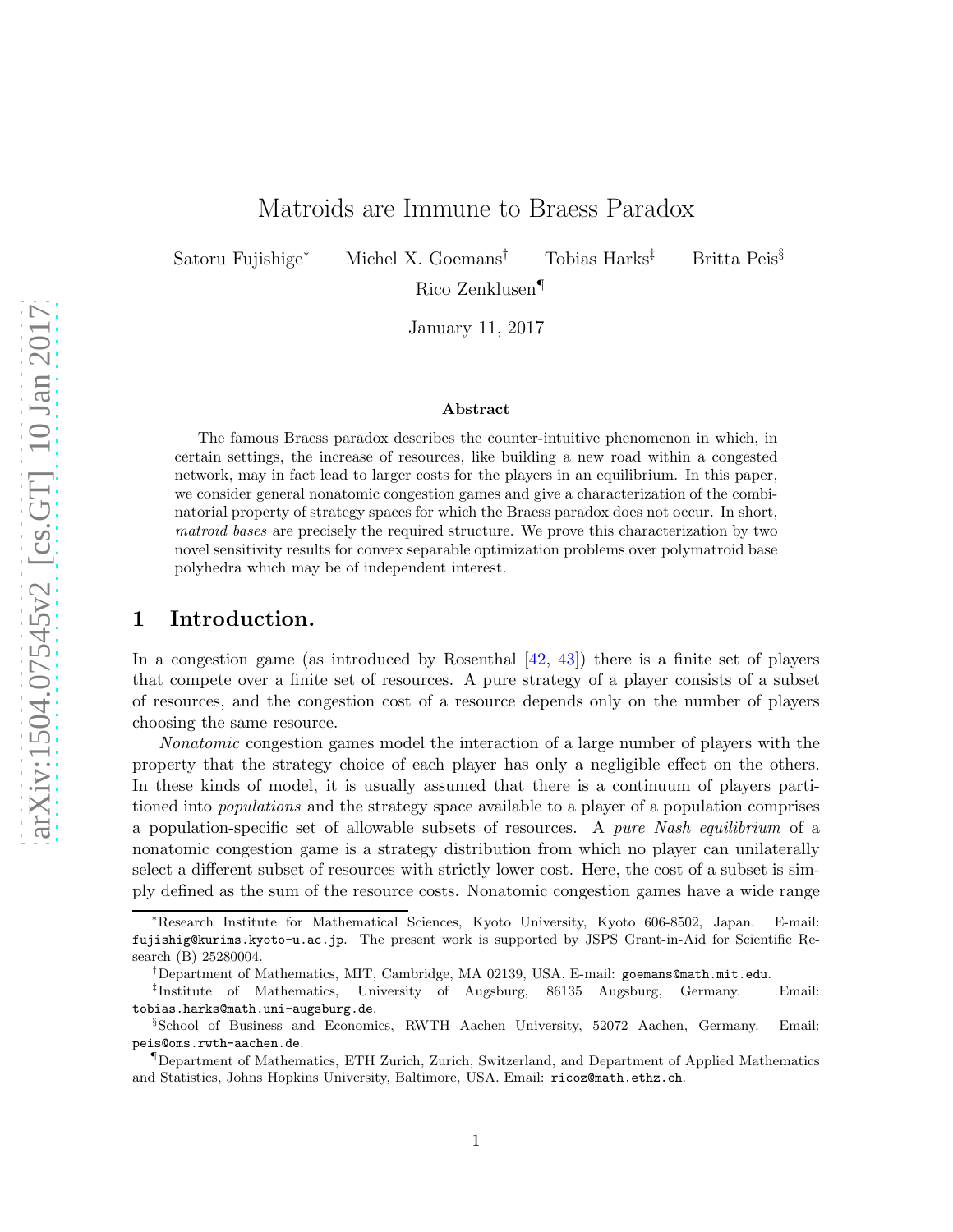of applications, for example, they are used to model habitat selection in biology (cf. Milchtaich [\[33\]](#page-24-0)), queueing systems (cf. Korilis et al. [\[31\]](#page-24-1)) and packet routing in telecommunications (cf. Qiu et al. [\[40\]](#page-25-2)). Perhaps the most famous example of a nonatomic congestion game appears in the traffic model of Wardrop where the resources form a (directed) graph and a population corresponds to a continuum of players that want to travel from an origin to some destination in the graph. In this case, the set of allowable subsets corresponds to the set of origin-destination paths and the costs represent travel times. In a Wardrop equilibrium (cf. Wardrop [\[55\]](#page-25-3)) each player selects a path of minimum cost. The existence of Wardrop equilibria and their characterization via pure Nash equilibria of an associated non-cooperative game (assuming continuity of cost functions) has been established since the early 50's, see Beckmann et al.  $[4]$ . In  $[4]$ , the authors show that a strategy distribution is a Wardrop equilibrium if and only if it is a global minimum of an associated separable convex function known as the Beckmann potential. This characterization further implies that for continuous and nondecreasing cost functions, any Wardrop equilibrium has the same cost on every resource (cf.  $[16]$  and Remark [2.6\)](#page-9-0).

### 1.1 Braess Paradox.

In this paper we will study a well-known phenomenon originally discovered in the context of the Wardrop routing model: Dietrich Braess, a German mathematician, published in 1968 a paper  $[7]$  (see also the paper  $[8]$ ) in which he showed that adding a new arc to a transportation network might actually degrade the performance of the resulting Wardrop equilibrium. Here the performance is measured in terms of the total travel time experienced by players in a Wardrop equilibrium. Let us briefly recall an example of the Braess paradox. As depicted in Fig. [1,](#page-2-0) there is a single-source single-destination network and we want to send one unit of flow from s to t. On the arcs, we indicate the travel cost per unit as a function of the congestion; in particular, 1 means that the travel cost per unit is one independent of the congestion, and x signifies that the travel cost per unit is equal to the congestion of the arc. In the left network, the unique Wardrop flow sends evenly one-half units along the upper and lower path, respectively. This flow is also optimal having total cost of 3/2. Suppose that a new fast road is built (latency function is reduced from  $\infty$  to 0) connecting the two nodes in the middle, as shown in the right-hand-side figure. The new (unique) Wardrop equilibrium sends its flow entirely along the zig-zag path having a total cost of 2 and each player perceives a strictly larger path latency of 2. This example shows the paradoxical situation that a network infrastructure improvement may actually hurt the resulting travel times of the new Wardrop equilibrium.

<span id="page-2-0"></span>

Figure 1: Example of the Braess paradox.

Let us now consider another type of Braess paradox that may arise via demand reductions.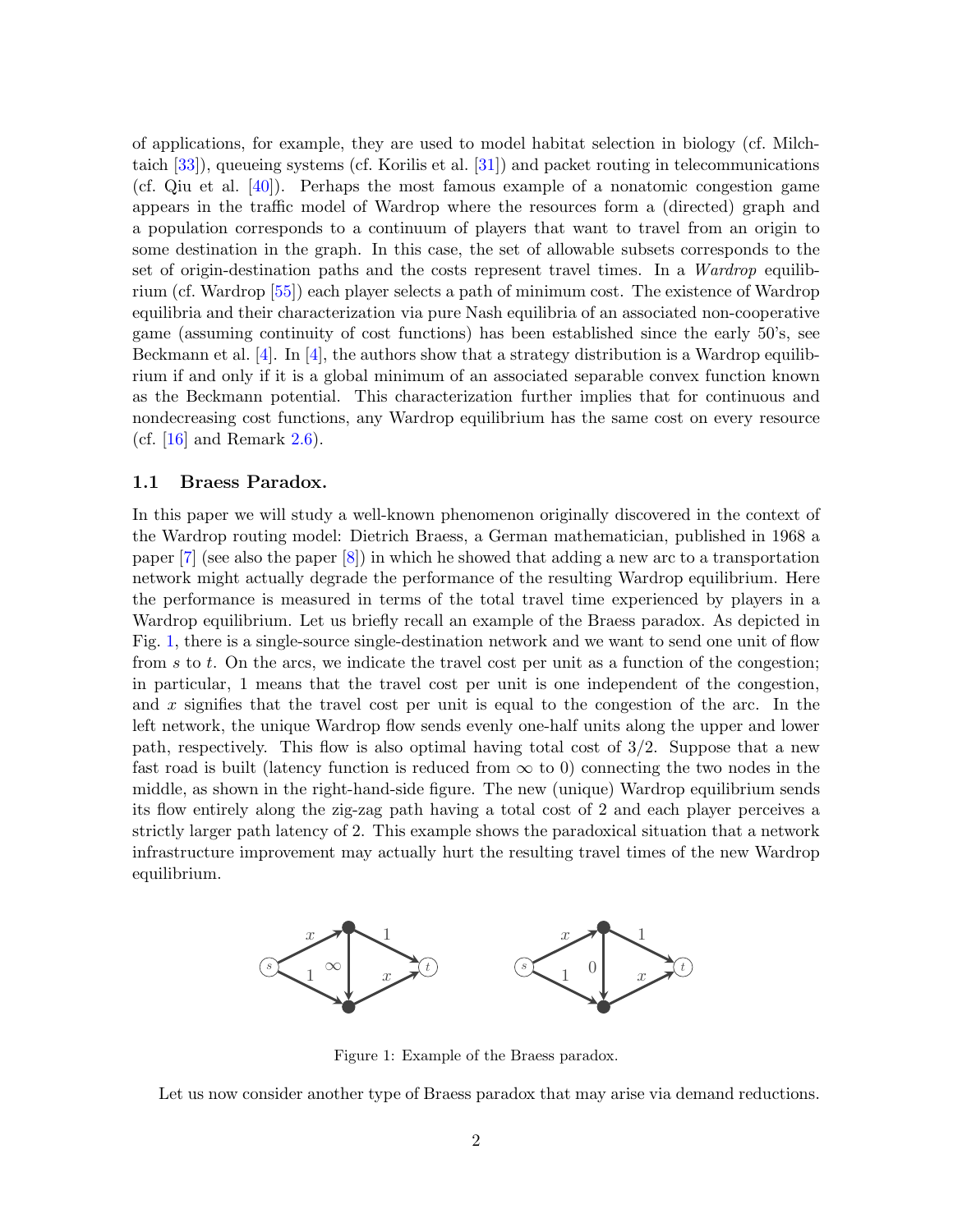<span id="page-3-0"></span>

Figure 2: Example of Braess paradox where a demand reduction hurts the equilibrium cost.

Note that demand reductions frequently occur in practice, e.g., if commuters switch to the public transport system in case a new railway, tram or underground line has been built.

Consider the example in Fig. [2.](#page-3-0) There are three populations  $N = \{1, 2, 3\}$  that want to travel from  $s_i$  to  $t_i$ , for  $i = 1, 2, 3$ . In the original instance the demands are  $d_1 = 1, d_2 = 2$  and  $d_3 = M$ . The cost function  $c(x)$  is defined by  $c(x) = 0$  for  $0 \le x \le M$  and  $c(x) = x - M$  for  $M \leq x$ . The resulting unique Wardrop equilibrium  $x^*$  routes the flow of population 1 along the direct edge  $(s_1, t_1)$ . Thus, the total cost of  $x^*$  can be calculated as  $C(x^*) = 1 \cdot 2 + 2 \cdot 2 + M \cdot 0 = 6$ . Suppose we decrease the demand of population 2 from 2 to  $d_2 = 0$ . In the new (unique) Wardrop equilibrium  $\bar{x}$ , the flow of population 1 will be sent entirely on the path  $(s_1, t_2, t_1)$ with a total cost of  $C(\bar{x}) = M + 2$ . It follows that for  $M > 4$ , the reduction of demand may actually hurt the total cost.

### 1.2 Our Results and Techniques.

We study nonatomic congestion games and investigate the Braess paradox for arbitrary set systems and for both cost reductions and demand reductions as explained in Fig. [1](#page-2-0) and Fig. [2.](#page-3-0) Note that there are interesting combinatorial structures of the allowable subsets beyond paths in a graph: tours (as in the traveling salesman problem), spanning trees, or Steiner trees (that frequently occur in telecommunication networks).

We differentiate between a *weak* and a *strong* form of the Braess paradox. Weak Braess paradox occurs, if for the new equilibrium (after cost and/or demand reductions), there exists a resource with strictly increased cost. For the strong Braess paradox, there must exist a player with strictly increased private cost. Note that the strong Braess paradox implies the weak, and, immunity to the weak Braess paradox implies immunity to the strong Braess paradox (but neither statement holds vice versa in general).

Weak Braess Paradox. Our first goal is to characterize the set of allowable subsets of players so that there will be no weak Braess paradox, no matter what kind of continuous and nondecreasing cost functions are associated with the resources. An informal description of our main result is:

A family of set systems is immune to the weak Braess paradox if and only if for every set system of the family, the corresponding clutter (i.e., the set system containing only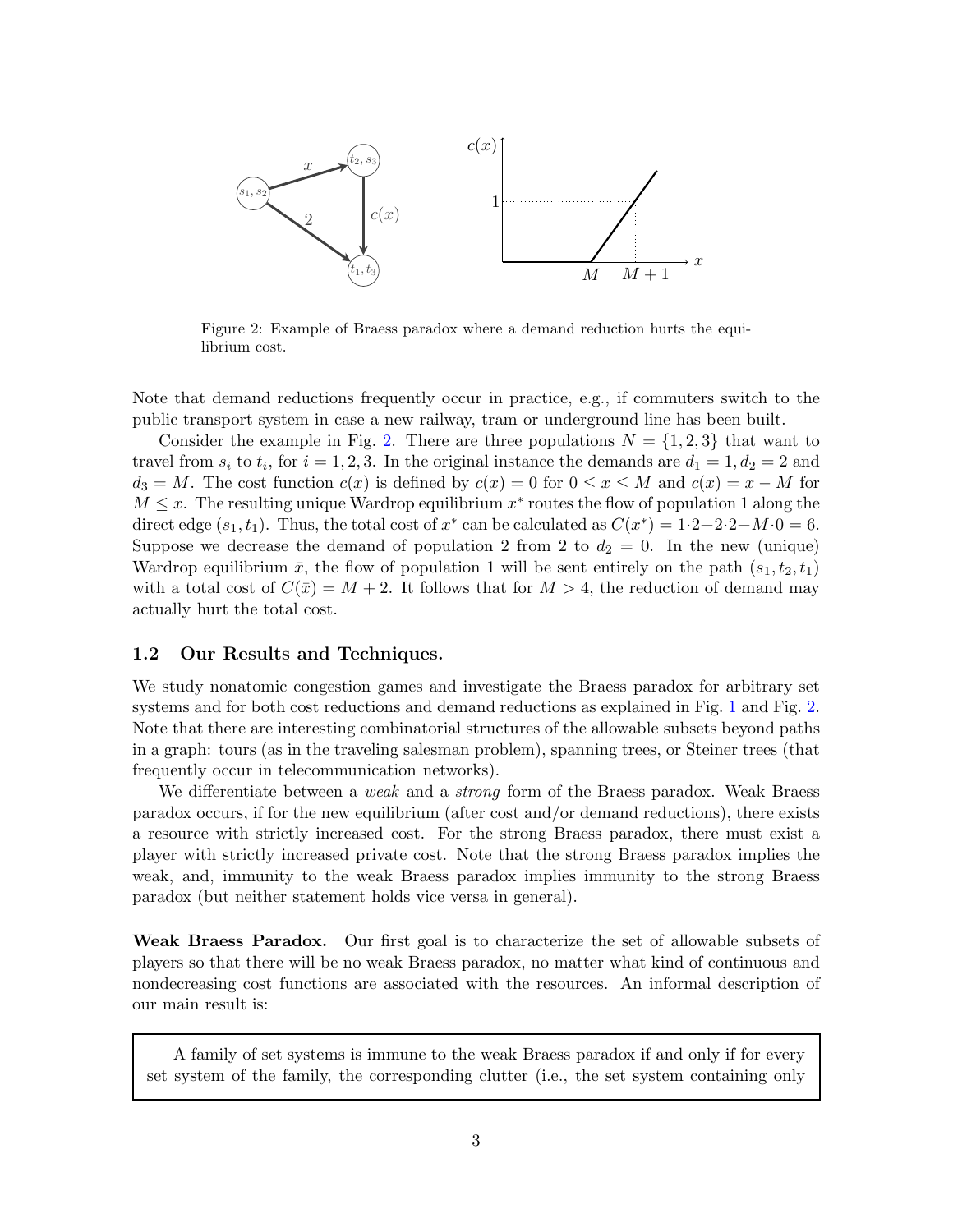the inclusion-wise minimal sets) consists of bases of a population-specific matroid defined on the ground set of resources.

We note that matroids have a rich combinatorial structure and include, for instance, the class of games, where each player wants to allocate a spanning tree in a graph.

Technically, our first characterization rests on two new results on the sensitivity of optimal solutions minimizing a continuous, differentiable, nondecreasing and convex separable function (i.e., the Beckman potential) over a polymatroid base polytope. We show (cf. Lemma [3.2\)](#page-12-0) that if cost functions are shifted downwards, the new global minimum has the property that cost values evaluated at a new optimal solution only decrease. The second sensitivity result considers demand reductions which, as we will argue, can be interpreted in terms of a decomposition of a polymatroid. More precisely, for the second sensitivity result (cf. Lemma [3.3\)](#page-12-1) we consider a specific polymatroid base polytope that can be decomposed as a Minkowski sum of a finite number of polymatroid base polytopes. We show that by removing one polymatroid base polytope, any new optimal solution of the Beckmann potential has also decreased cost values. The connection of these two results to the Braess paradox is drawn by observing that for games with matroid structure, the problem of computing a Wardrop equilibrium can be reduced to finding a global minimum of the Beckmann potential over a sum of populationspecific polymatroid base polytopes. For this we use the fact that the rank function of a matroid is a submodular function. The two sensitivity results, thus, imply that for matroid set systems there will be no weak Braess paradox no matter what kind of cost and/or demands reductions occur. We prove the "only if" direction via exploiting the edge-vector characterization of base polytopes due to Tomizawa (see [\[22,](#page-24-2) Theorem 17.1]).

Strong Braess Paradox. Our second result gives a characterization of the occurrence of the strong Braess paradox. For this characterization we require that there is no a priori description on how the individual strategy spaces of populations interweave.<sup>[1](#page-4-0)</sup> We say that a set system is universally immune to the strong Braess paradox, if it is immune to the strong Braess paradox no matter how the strategy spaces of populations interweave. We then obtain:

A family of non-empty set systems containing at least two set systems is universally immune to the strong Braess paradox if and only if for every set system of the family, the corresponding clutter consists of bases of a population-specific matroid defined on the ground set of resources.

The "if" direction follows directly from our first characterization. For the "only if" direction we proceed by contradiction. If for a game with at least two populations, there exists a population with non-matroidal set system, then we derive appropriate cost functions on the resources, demands and an embedding of the strategy spaces into resources such that the resulting game admits the strong Braess paradox.

<span id="page-4-0"></span><sup>&</sup>lt;sup>1</sup>A formal definition of embeddings of strategy spaces into the resources is given in Section [4;](#page-19-0) see Def. [4.1.](#page-19-1)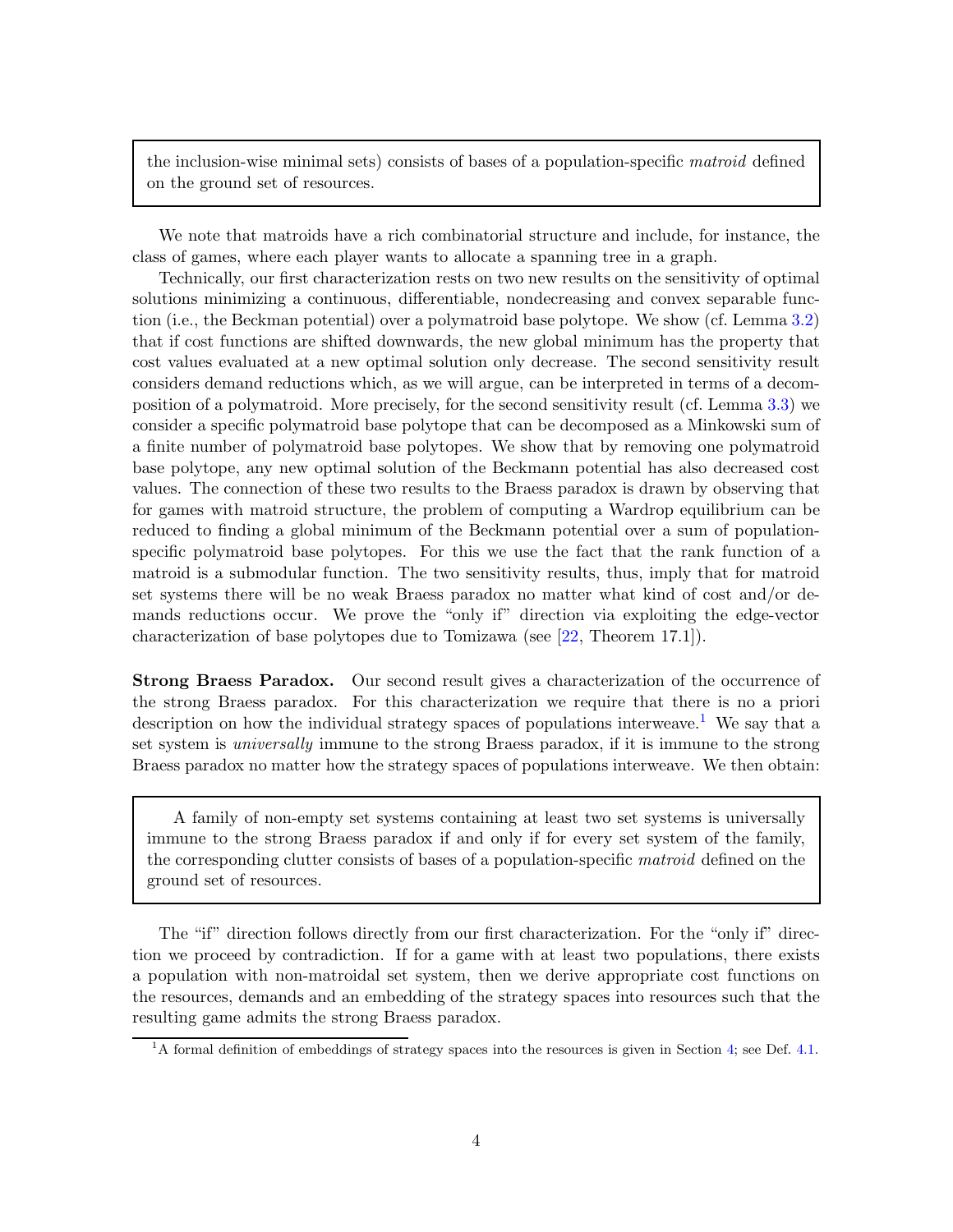### 1.3 Related Literature.

The discovery of the Braess paradox has driven a considerable amount of literature in different fields of science ranging from transportation and traffic networks (cf.  $[9, 17, 21, 51]$  $[9, 17, 21, 51]$  $[9, 17, 21, 51]$  $[9, 17, 21, 51]$  $[9, 17, 21, 51]$  $[9, 17, 21, 51]$ ), queueing networks (cf. [\[12,](#page-23-6) [29,](#page-24-3) [31\]](#page-24-1)), electrical and mechanical networks (cf. [\[13\]](#page-23-7)), computer science (cf. [\[15,](#page-23-8) [20,](#page-23-9) [30,](#page-24-4) [32,](#page-24-5) [45,](#page-25-5) [44,](#page-25-6) [48,](#page-25-7) [46,](#page-25-8) [46,](#page-25-8) [54\]](#page-25-9)) to economics (cf. [\[39,](#page-24-6) [49\]](#page-25-10)). For an overview of further works, we refer to the website maintained by Dietrich Braess [\[6\]](#page-23-10).

In light of this substantial body of literature it seems surprising that to date little is known regarding general characterizations of the occurrence of the Braess paradox. Steinberg and Zangwill [\[52\]](#page-25-11) and later Dafermos and Nagurney [\[17\]](#page-23-4), Pas and Principio [\[38\]](#page-24-7) and Hagstrom and Abrams [\[23\]](#page-24-8) derived instance-dependent necessary and sufficient conditions for the Braess paradox to occur. Here, instance-dependent means that these conditions depend on the concrete demand matrix, the cost functions and the network topology used. Hence, if for a given network topology the used cost functions or demand matrices are not known a priori, these works do not offer any insight on the occurrence of the Braess paradox. This situation occurs naturally whenever a network is build from scratch (as in telecommunications or mechanical networks) or extended (as in traffic networks) and the traffic matrix and realized cost functions are not known precisely. Even if the traffic matrix can be well estimated, the cost functions are subject to changes as street improvements and construction works are continuously ongoing changing the street characteristics. In such cases, it would be valuable to characterize networks that are not vulnerable to Braess paradox for any instantiation of the demand matrix and the cost functions. Milchtaich [\[35\]](#page-24-9) derived such a characterization by showing that for undirected single o-d networks, series-parallel graphs form the maximal graph class that is immune to the (strong) Braess paradox no matter how many commuters travel and what kind of (continuous and nondecreasing) cost function is used. Note that series-parallel networks are precisely the class of networks that do not contain the network in Fig. [1](#page-2-0) as a topological minor. He further proved that *any* undirected single  $o-d$  graph that is not series-parallel can be equipped with carefully chosen costs and demands so that the resulting instance admits the strong Braess paradox. His result, thus, provides a characterization of undirected single  $o-d$  graph topologies that are immune to the strong Braess paradox. Very recently, Chen et al. [\[11\]](#page-23-11) and Cenciarelli et al. [\[10\]](#page-23-12) generalized the characterization of Milchtaich towards directed graphs and allowing for multiple commodities.<sup>[2](#page-5-0)</sup>

Some remarks are in order to explain how our work differs from that of Milchtaich [\[35\]](#page-24-9). As explained above, Milchtaich considered undirected single  $o-d$  networks and characterizes the maximal network topology that is immune to the strong Braess paradox. In particular, this implies that the resources form an undirected graph, the strategy spaces of players are symmetric as the strategies are the set of  $o-d$  paths. In contrast, we consider (general) nonatomic congestion games with *asymmetric* strategy spaces, where for a player the allowable set of subsets of resources can have any combinatorial structure. Interesting cases beyond paths in graphs include tours, trees, or Steiner trees all in a directed or undirected graph. Additionally, we consider the more general case of cost and/or demand reductions that might increase the equilibrium cost.

For our characterization of the strong Braess paradox, there is one important additional difference to the result of Milchtaich. In contrast to Milchtaich's characterization, we do not

<span id="page-5-0"></span><sup>&</sup>lt;sup>2</sup>There are related characterizations of series-parallel graphs in different contexts, e.g., uniqueness and Pareto efficiency of Nash equilibria (cf. [\[34,](#page-24-10) [41\]](#page-25-12)) and strong equilibria in congestion games (cf. [\[19,](#page-23-13) [27,](#page-24-11) [28\]](#page-24-12)).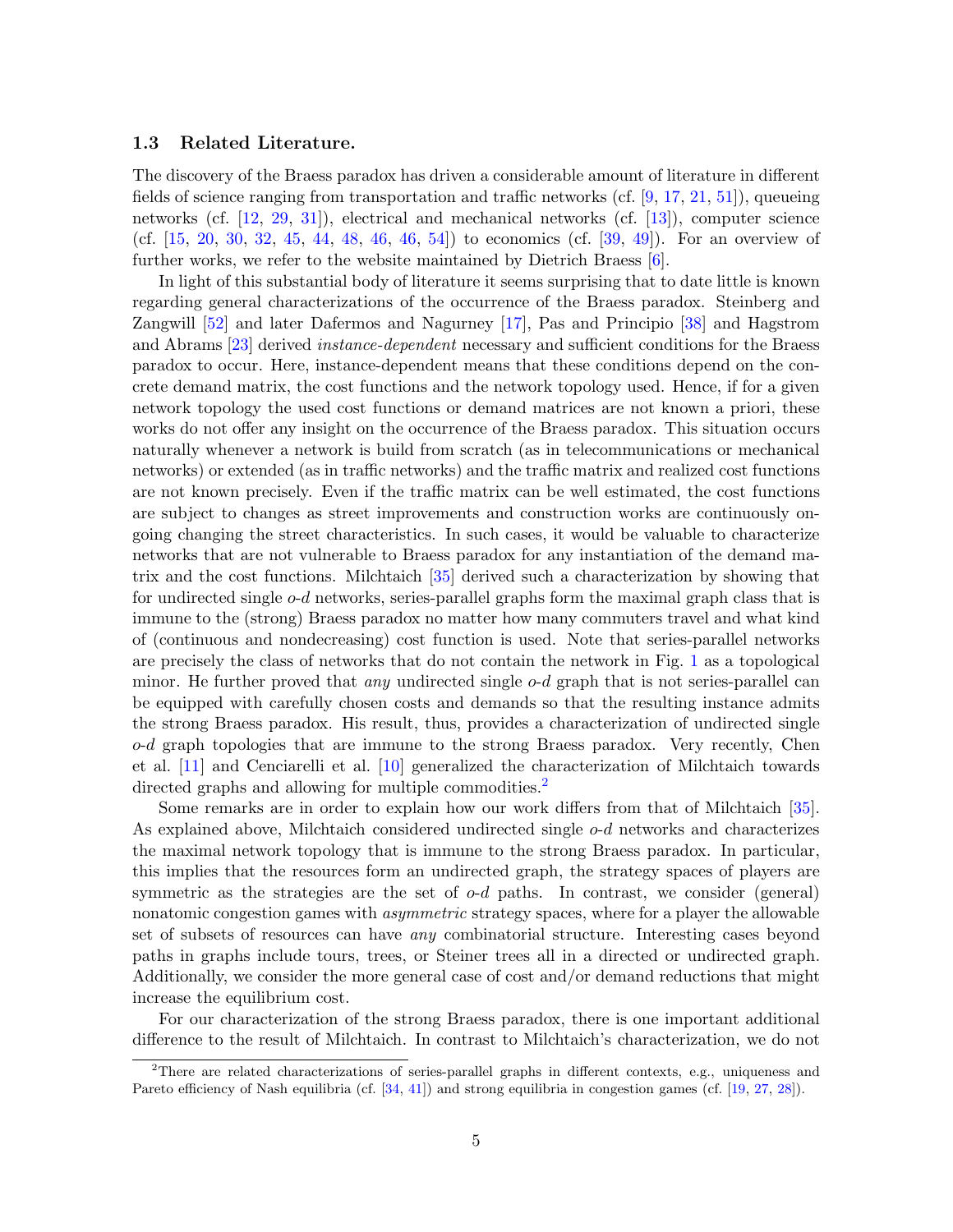prescribe a priori how the sets of allowable subsets of players are actually embedded in the ground set of resources, or said differently, how the strategy spaces interweave.

It is fair to say that matroids play a special role in the wide area of (integral) congestion games. This connection was first discovered by Ackermann, Röglin and Vöcking in the important papers  $[1, 2]$  $[1, 2]$ . In  $[2]$ , they showed that both weighted and player-specific congestion games admit (pure Nash) equilibria in the case of matroid congestion games, i.e., if the strategy space of each player consists of the bases of a matroid on the set of resources. They also showed that the matroid property is *maximal* in the sense that whenever there are two players both having allowable sets of resources that are not matroidal, then, there is a prescribed embedding of the sets into the ground set of resources and cost functions so that the resulting game does not have an equilibrium. It should be noted that our characterization of the weak Braess paradox is direct (relying on a polyhedral combinatorics point of view) and does not rely on the flexibility of embeddings. Also the "only if" direction of our characterization of the strong Braess paradox exhibits a difference to that used in [\[2\]](#page-22-2). In [\[2\]](#page-22-2) for obtaining counter examples it is required that the strategy space of all players are non-matroidal, whereas we only require that at least one player (or population in our setting) has a non-matroid set system, thus, allowing for a characterization.

Harks and Peis [\[26\]](#page-24-13) considered a variant of congestion games, namely resource buying games, in which players jointly design a resource infrastructure and share the congestiondependent costs of the resources arbitrarily. They showed that for marginally non-increasing cost functions such resource buying games always admit an equilibrium as long as the players' strategy spaces form the base set of a matroid, while for non-matroid set systems, there is a two-player game with marginally non-increasing costs that does not admit an equilibrium. Finally, Harks et al. [\[25\]](#page-24-14) showed that integral-splittable congestion games with semi-convex cost functions always admit an equilibrium whenever each player's strategy space forms an integral polymatroid.

## 2 Nonatomic Congestion Games.

A tuple  $\mathcal{M} = (N, E, (\mathcal{S}_i)_{i \in N}, (c_e)_{e \in E}, (d_i)_{i \in N})$  is called a nonatomic congestion model if  $N =$  $\{1,\ldots,n\}$  is a non-empty, finite set of populations and  $E = \{e_1,\ldots,e_m\}$  is a non-empty, finite set of *resources*. Players are infinitesimally small, and each population i consists of a continuum of players represented by the interval  $[0, d_i]$  for some  $d_i > 0$ . For each population  $i \in N$ , the set  $\mathcal{S}_i$  is a non-empty, finite set of subsets  $S \subseteq E$  available to each player of population *i*. Each player of population  $i \in N$  selects a strategy  $S \in \mathcal{S}_i$ , which leads to a strategy distribution  $(x_S^i)_{S \in \mathcal{S}_i}$  satisfying  $\sum_{S \in \mathcal{S}_i} x_S^i = d_i$  and  $x_S^i \geq 0$  ( $\forall S \in \mathcal{S}_i$ ). We denote by S the direct sum  $\{(i, S) \mid i \in N, S \in S_i\}$  of  $\overline{S_i}$   $(i \in N)$ , which represents the collection of all strategies of all players. After each player of every population has chosen a strategy, we arrive at the overall strategy distribution  $x = (x_S^i)_{(i,S) \in \mathcal{S}}$ . The induced load of x on e is denoted by  $x_e = \sum_{(i,S) \in \mathcal{S}: e \in S} x_S^i$  (assuming every strategy S of  $(i, S) \in \mathcal{S}$  contains each resource at most once and that for every  $i \in N$ , the rate of consumption of every  $S \in \mathcal{S}_i$  on resource  $e \in S$  is equal to one). Thus, we can compactly represent the set of feasible strategy distributions by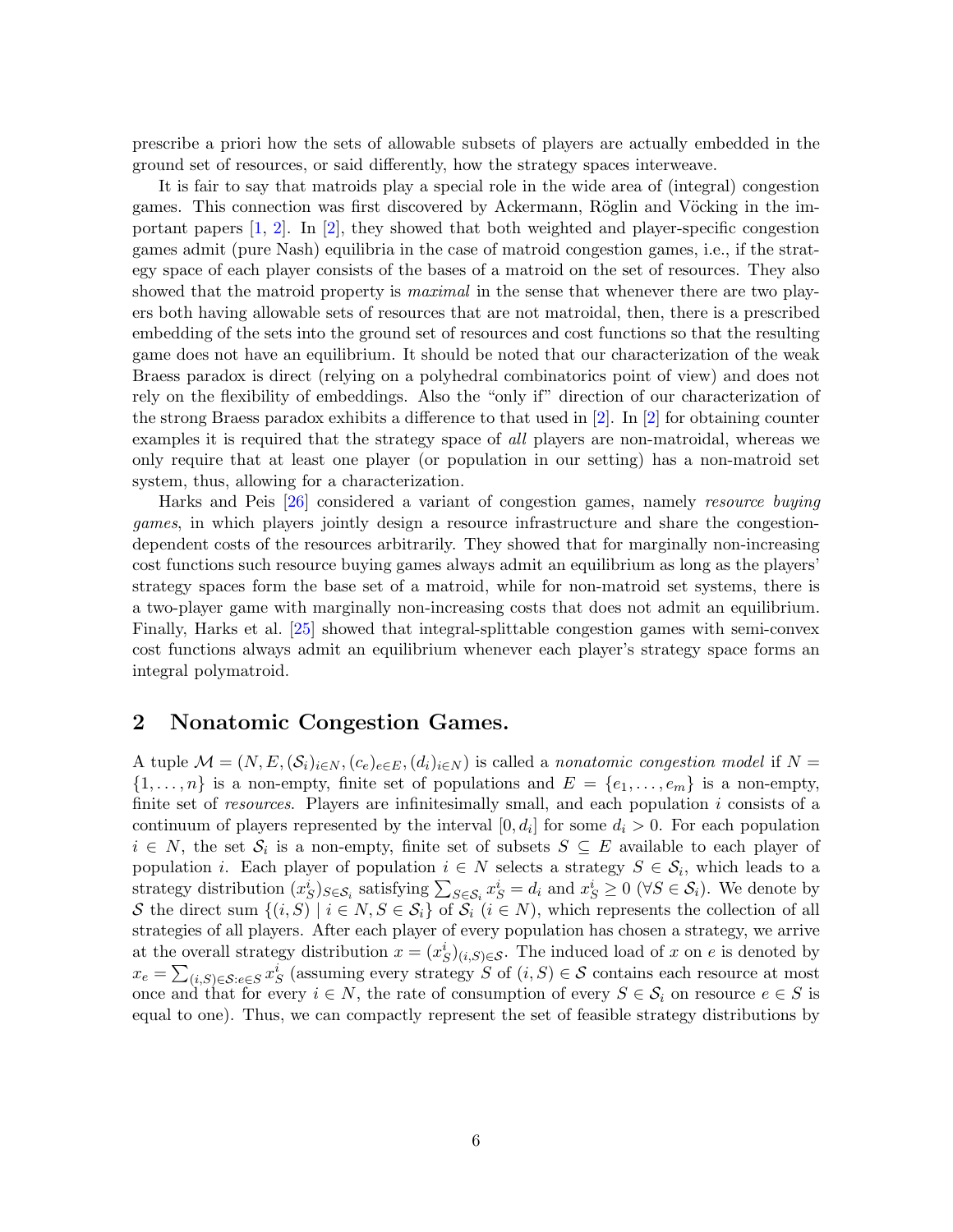the following polytope

$$
P(\mathcal{M}) := \left\{ x \in \mathbb{R}^{\mathcal{S}}_{\geq 0} \middle| \sum_{S \in \mathcal{S}_i} x_S^i = d_i \text{ for all } i \in N \right\},\
$$

where for  $x \in \mathbb{R}^{\mathcal{S}}_{\geq 0}$  the value of x on  $(i, S) \in \mathcal{S}$  is denoted by  $x_{S}^{i}$ . We denote by  $x_{i,e}$  $\sum_{S \in \mathcal{S}_i: e \in S} x_S^i$  the load of population i on resource e. Hence,  $x_e = \sum_{i \in N} x_{i,e}$ . We impose the following assumption on cost functions.

**Assumption 2.1.** For every resource  $e \in E$ , we consider a cost function  $c_e : \mathbb{R}_{\geq 0} \to \mathbb{R}_{\geq 0}$ which is non-negative, continuous and nondecreasing.

If in strategy distribution x, a player of population i selects  $S \in \mathcal{S}_i$ , she perceives the disutility, or private cost, of

$$
\pi_{i,S}(x) = \sum_{e \in S} c_e(x_e).
$$

Since we are often interested in the load on the resources, we define for every polytope  $P(\mathcal{M}) \subseteq \mathbb{R}_{\geq 0}^{\mathcal{S}}$  of feasible strategy distributions, a corresponding polytope  $\tilde{P}(\mathcal{M}) \subseteq \mathbb{R}_{\geq 0}^E$  that captures all possible load vectors on the resources obtained by playing a feasible strategy distribution, i.e.,

$$
\tilde{P}(\mathcal{M}) := \left\{ \sum_{i \in N} \sum_{S \in \mathcal{S}_i} x_S^i \cdot \chi_S \middle| x \in P(\mathcal{M}) \right\},\
$$

where  $\chi_S \in \{0,1\}^E$  for  $S \subseteq E$  is the characteristic vector of S; hence,  $\chi_S(e) = 1$  if  $e \in S$  and  $\chi_S(e) = 0$  if  $e \in E \setminus S$ . Note that defining for each population  $i \in N$  a polytope

$$
\tilde{P}_i(\mathcal{M}) := \left\{ \sum_{S \in \mathcal{S}_i} x_S^i \cdot \chi_S \middle| \sum_{S \in \mathcal{S}_i} x_S^i = d_i, \ x_S^i \ge 0 \ (\forall S \in \mathcal{S}_i) \right\},\
$$

we have  $\tilde{P}(\mathcal{M}) = \sum_{i \in N} \tilde{P}_i(\mathcal{M})$ , the Minkowski sum of polytopes  $\tilde{P}_i(\mathcal{M})$   $(i \in N)$ .

### 2.1 Nonatomic Matroid Congestion Games

A matroid is a tuple  $M = (E, \mathcal{I})$ , where E is a finite set, called the ground set, and  $\mathcal{I} \subseteq 2^E$  is a nonempty family of subsets of E, called *independent sets*, such that: (i) if  $X \in \mathcal{I}$  and  $Y \subseteq X$ , then  $Y \in \mathcal{I}$ , and (ii) if  $X, Y \in \mathcal{I}$  with  $|X| > |Y|$ , then  $\exists e \in X \setminus Y$  such that  $Y \cup \{e\} \in \mathcal{I}$ . The inclusionwise maximal independent sets of  $\mathcal I$  are called bases of matroid  $M$ , and usually denoted by  $\mathcal{B}$ , or  $\mathcal{B}(M)$ . See [\[37,](#page-24-15) [50,](#page-25-13) [56\]](#page-25-14) for more information on matroids.

A nonatomic congestion model M is called matroid congestion model if for every  $i \in N$ there is a matroid  $M_i = (E, \mathcal{I}_i)$  such that  $\mathcal{S}_i$  equals the set of bases of  $M_i$ . In case of nonatomic matroid congestion games we will write  $\mathcal{B}_i$  instead of  $\mathcal{S}_i$ ,  $B_i$  instead of  $S_i$  and  $B$  instead of  $S$ . We give three examples in the area of queueing, facility location and minimum spanning tree games.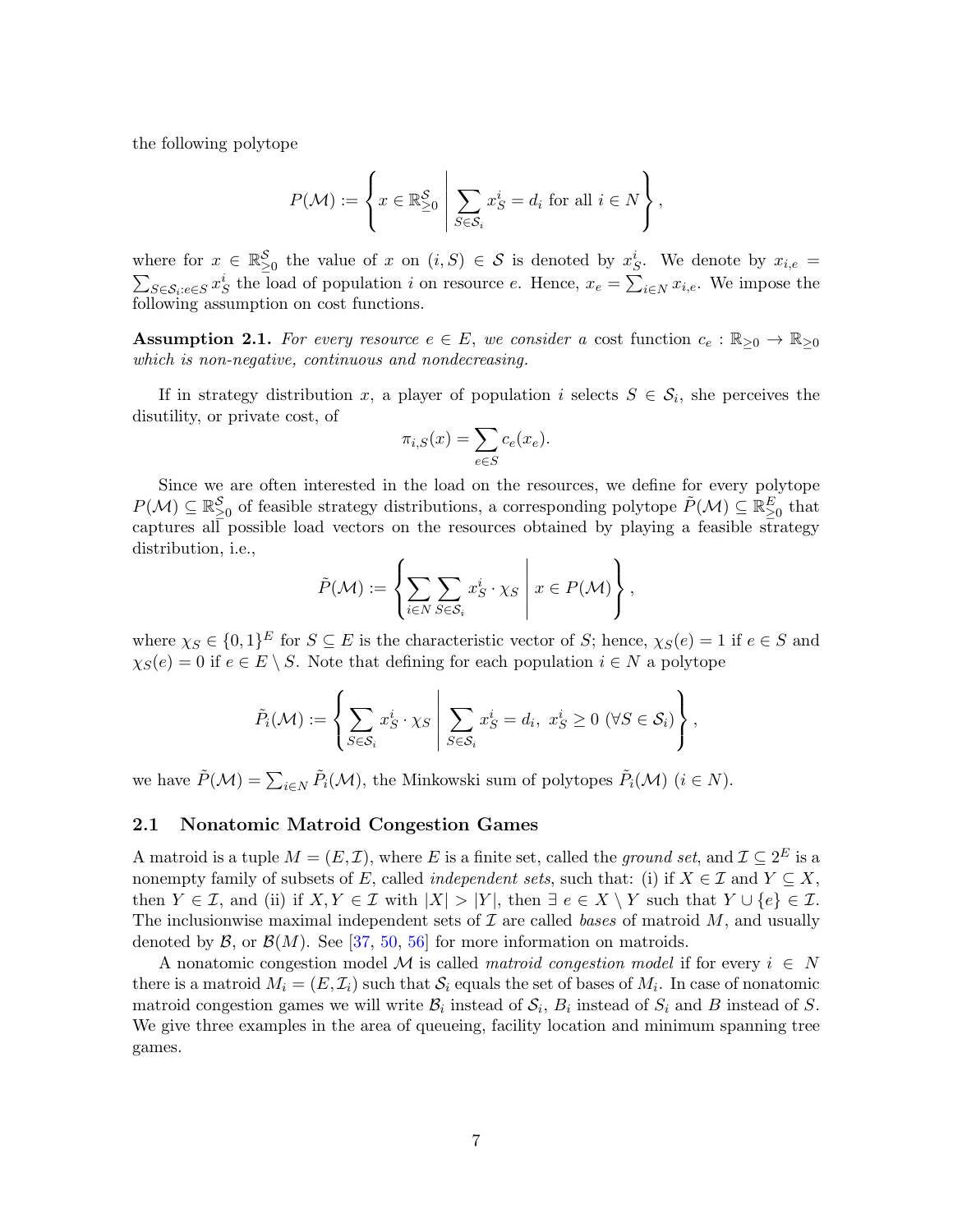**Example 2.2** (Queueing Games (cf. [\[31\]](#page-24-1))). There is a set  $Q = \{q_1, \ldots, q_m\}$  of  $M/M/1$  queues served in a first-come-first-served fashion and a set of  $N = \{1, \ldots, n\}$  independent Poisson arrivals of packets, where the arrival rates are denoted by  $d_1, \ldots, d_n$ . Every queue q has a single server with exponentially distributed service time with mean  $1/\mu_q$ ,  $\mu_q > 0$ . Each packet is routed to a single queue q out of a set of allowable queues depending on the type. Given a distribution of packets  $x \in \mathbb{R}_{\geq 0}^m$ , the mean delay of queue q can be computed as  $c_q(x_q) = \frac{1}{\mu_q - x_q}$ . In this case, the sets  $S_i$ ,  $i \in N$ , are uniform rank-1 matroids.

Example 2.3 (Facility location games with supply functions). Matroid congestion games can also be used as a modeling tool for resource buying games with supply functions. More precisely, whereas so far we interpreted the cost of a resource mostly in terms of a "disutility" like congestion, one can as well interpret costs as actual renting or buying costs of a resource that depend on the demand, i.e., the more users use a resource, the higher its price. We provide an example phrased in the context of facility location, though the described approach also applies to further settings. Consider a finite set  $E = \{e_1, \ldots, e_m\}$  of resources in different locations, and a set of populations  $N = \{1, \ldots, n\}$ . The resources could for example correspond to data centers, and the players have to decide which data centers to use to serve their clients. A population groups together players that want to serve clients within the same areas. Each player in population  $i \in N$ —where, as usual, we assume that there is a total "mass" of  $d_i$ players in population *i*—desires to use some number  $k_i \in \mathbb{Z}_{>0}$  of different data centers, to cover  $k_i$  different areas. Each area j can be served by any data center within a given set  $S_j \subseteq E$ . The sets  $S_j$  may overlap, even for the same player i. However, due to reliability reasons, a player cannot use the same data center more than once. Furthermore, to model an offer/demand interplay, the cost  $c_e$  for using a particular data center  $e \in E$  depends on the total load of players who use data center e. The higher the load on a data center, the larger the cost to use it. In this setting, the strategy space of each population  $i \in N$  corresponds to a transversal matroid *described by the sets*  $S_j$  for all areas j that population i wants to serve.

**Example 2.4** (MST Games). We are given an undirected graph  $G = (V, E)$  with nonnegative, continuous and non-decreasing edge cost functions  $c_e(\ell), e \in E$ . In a minimum spanning tree (MST) game, every population i is associated with a demand interval  $[0, d_i]$  and a subgraph  $G_i$  of G. A strategy distribution for population i is to route its demand along the spanning trees of  $G_i$ . Formally, the edges correspond to the resources and the sets  $S_i$ ,  $i \in N$ , are the spanning trees of  $G_i$ .  $M_i$  is called a graphic matroid.

#### 2.2 Wardrop Equilibria.

A Wardrop equilibrium x for a nonatomic congestion game is a strategy distribution x such that every player of every population uses a strategy with minimum cost. Formally,

$$
\pi_i(x) := \sum_{e \in S} c_e(x_e) \le \sum_{e \in S'} c_e(x_e), \text{ for any } S, S' \in \mathcal{S}_i \text{ with } x_S^i > 0, \text{ for all } i \in N.
$$

We recall the following characterization of Wardrop equilibria which implies their existence.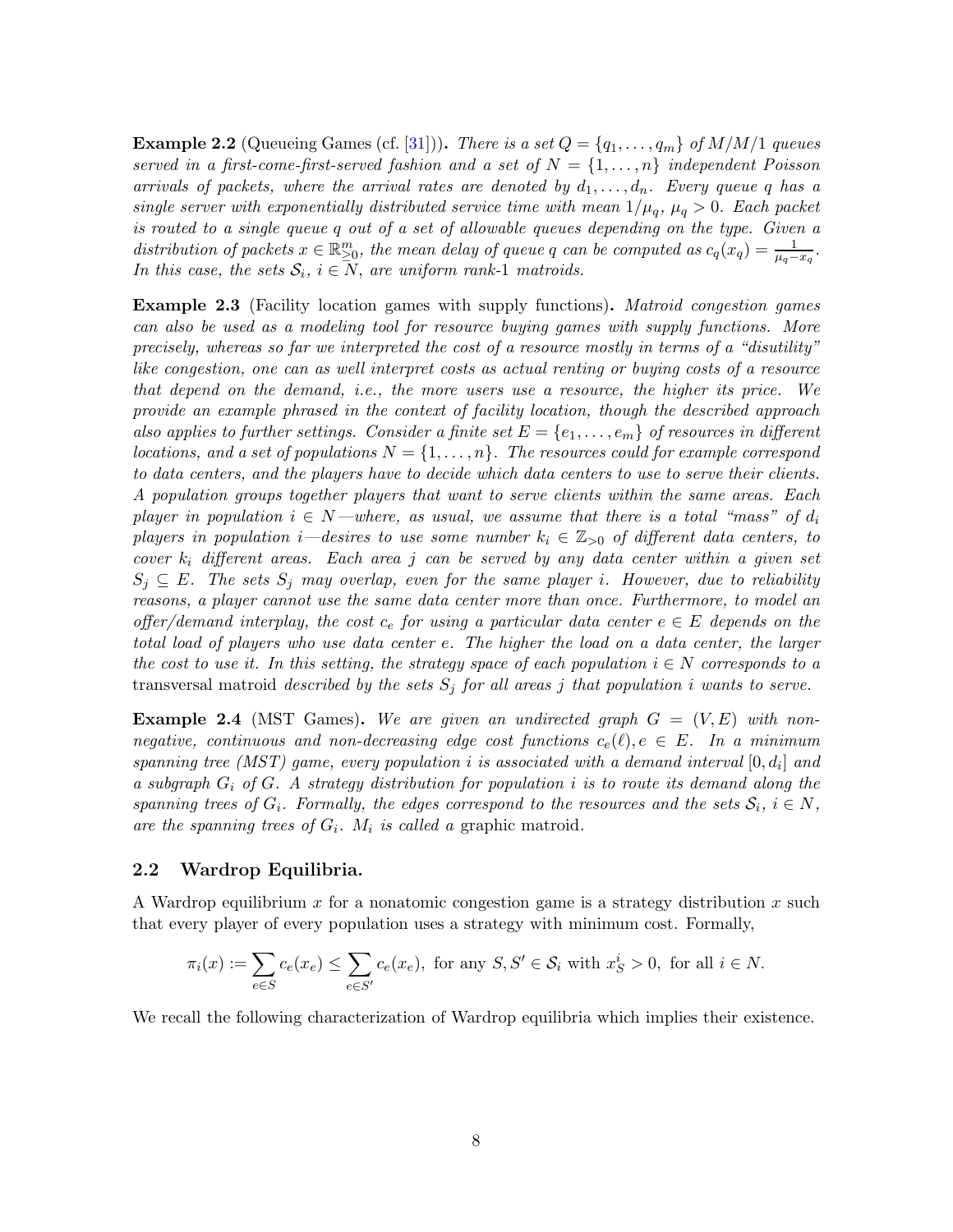**Theorem 2.5.** (Beckmann et al. [\[4,](#page-22-0) Section 3.1.2]) A strategy distribution x is a Wardrop equilibrium if and only if it is an optimal solution to

$$
\min_{x \in P(\mathcal{M})} \left\{ \Phi(x) := \sum_{e \in E} \int_{0}^{x_e} c_e(t) dt \right\}.
$$
 (1)

We call Φ the Beckmann potential.

Notice that the problem of finding the minimum value of the Beckmann potential can equivalently be written in terms of  $\tilde{P}(\mathcal{M})$  as the following minimization problem:

<span id="page-9-1"></span>
$$
\min_{x \in \tilde{P}(\mathcal{M})} \left\{ \sum_{e \in E} \int_0^{x_e} c_e(t) \, dt \right\}.
$$

Here it should be noted that  $x = (x_e)_{e \in E} \in \mathbb{R}^E$ , while x appearing in [\(1\)](#page-9-1) is a strategy distribution in  $\mathbb{R}^S$ . Later in our results, we will often refer to this equivalent version of the problem of minimizing the Beckmann potential. For simplicity, we will use  $\Phi(x)$  also for the Beckmann potential for load vectors  $x \in P(\mathcal{M})$ .

<span id="page-9-0"></span>**Remark 2.6.** Using that every Wardrop equilibrium  $x \in P(\mathcal{M})$  is a global minimum of [\(1\)](#page-9-1), we obtain the following well-known properties (cf. [\[16\]](#page-23-0)). If cost functions  $(c_e)_{e \in E}$  are strictly increasing, the Wardrop equilibrium load vector  $(x_e)_{e \in E} \in \tilde{P}(\mathcal{M})$  is unique (but there can be different decompositions of the demands among the subsets, that is, there can be  $x, y \in$  $P(\mathcal{M}), x \neq y$  with  $x_e = y_e$  for all  $e \in E$ ). For the case of nondecreasing costs, the vector of costs  $(c_e(x_e))_{e \in E}$  is unique under the possibly non-unique equilibrium load vectors.

### 2.3 The Braess Paradox.

Recall the examples of Braess paradox presented in Fig. [1](#page-2-0) and Fig. [2.](#page-3-0) In these examples, the equilibrium flows on two (network) congestion models  $M$  and  $M$  are compared to each other, where  $M$  is related to  $M$  by simply reducing some of the cost functions (in case of the example in Fig. [1,](#page-2-0) only one cost function is reduced from  $\infty$  to 0) and/or reducing the demands of the populations.

In this work, we allow for general cost reductions of the form  $\bar{c}_e(t) \leq c_e(t)$  for all  $t \geq 0$ and  $e \in E$  and general demand reductions  $\bar{d}_i \leq d_i, i \in N$ . We denote the changed model by M. Note that for both models M and M, the sets of allowable subsets  $(S_i)_{i\in N}$  remain the same. We define the following notion of the weak and strong Braess paradox.

<span id="page-9-2"></span>**Definition 2.7** (Weak/Strong Braess paradox). Let  $E = \{e_1, \ldots, e_m\}$  be a finite set of resources. A family of set systems  $(E, \mathcal{S}_i)_{i \in N}$  with  $\mathcal{S}_i \subseteq 2^E$  for all  $i \in N$  admits the weak Braess paradox, if there are two nonatomic congestion models  $\mathcal{M} = (N, E, (\mathcal{S}_i)_{i \in N}, (c_e)_{e \in E}, (d_i)_{i \in N})$ and  $\overline{\mathcal{M}} = (N, E, (\mathcal{S}_i)_{i \in N}, (\overline{c}_e)_{e \in E}, (\overline{d}_i)_{i \in N})$ , with  $\overline{c}_e(t) \leq c_e(t)$  for all  $t \geq 0$  and  $\overline{d}_i \leq d_i$  for all  $i \in N$ , and two Wardrop equilibria x and  $\bar{x}$  for M and M, respectively, such that

there is 
$$
e \in E
$$
 with  $c_e(x_e) < \bar{c}_e(\bar{x}_e)$ . (weak BP)

 $(E, \mathcal{S}_i)_{i \in \mathbb{N}}$  admits the strong Braess paradox, if there is  $i \in \mathbb{N}$  with  $S, S' \in \mathcal{S}_i, x_S^i > 0, \bar{x}_{S'}^i > 0$ such that

$$
\pi_i(x) = \sum_{e \in S} c_e(x_e) < \sum_{e \in S'} \bar{c}_e(\bar{x}_e) = \pi_i(\bar{x}). \tag{strong BP}
$$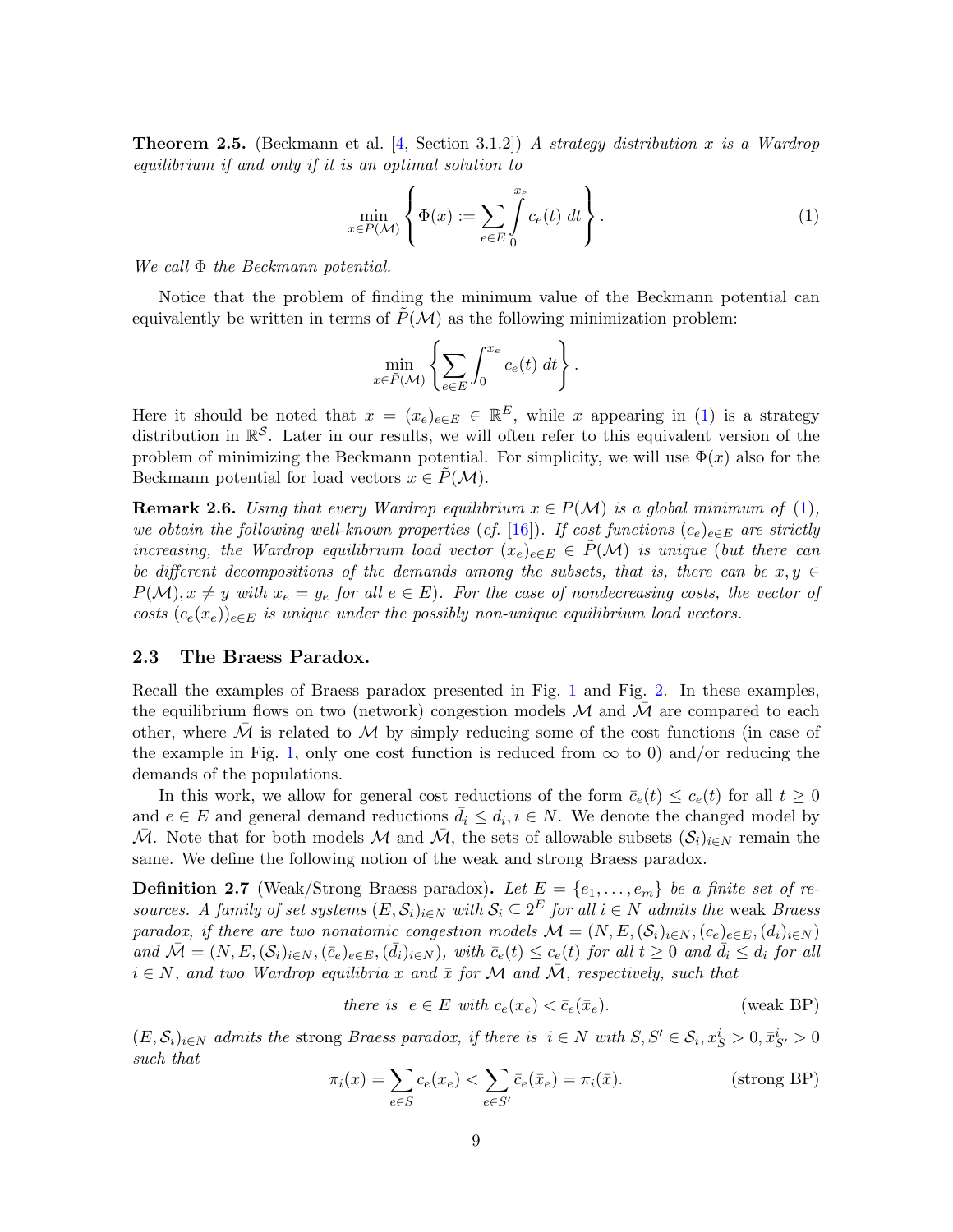We say that  $(E, \mathcal{S}_i)_{i\in\mathbb{N}}$  is immune to the weak/strong Braess paradox if no such  $\mathcal{M}, \bar{\mathcal{M}}$  exist.

**Remark 2.8.** The strong Braess paradox implies the weak, but not vice versa. On the other hand, if a family of set systems  $(E, \mathcal{S}_i)_{i \in \mathbb{N}}$  is immune to the weak Braess paradox, it is also immune to the strong Braess paradox. Moreover, if  $(E, S_i)_{i \in N}$  satisfies that for every resource  $e \in E$ , there is a player i with  $\mathcal{S}_i = \{\{e\}\}\$ , then, weak and strong Braess paradox are equivalent.

The examples in Fig. [1](#page-2-0) and Fig. [2](#page-3-0) already show that there are quite simple set systems  $(E, \mathcal{S}_i)_{i \in \mathbb{N}}$  that admit the strong (and thus the weak) Braess paradox.

The driving question of this paper is the following:

What is a characterizing property of the set systems  $(E, S_i)_{i \in N}$  so that they are immune to the weak or strong Braess paradox?

# 3 A Characterization of the Weak Braess Paradox.

For our first characterization of the weak Braess paradox, we define for a set system  $(E, \mathcal{S}_i)$ the clutter as:

 $(\mathcal{S}_i)^{\min} := \{ U \in \mathcal{S}_i \mid \nexists T \in \mathcal{S}_i \text{ with } T \subset U \}.$ 

The set system  $(E, (\mathcal{S}_i)^{\text{min}})$  (for which we also use the term "clutter") contains all inclusionwise minimal subsets of  $S_i$ .

Our first main result gives a complete characterization of the weak Braess paradox.

<span id="page-10-0"></span>**Theorem 3.1.** Let  $(E, \mathcal{S}_i)_{i \in N}$  be a family of set systems, i.e.,  $\mathcal{S}_i \subseteq 2^E$  for all  $i \in N$ . Then, the following statements are equivalent.

(I) The clutter  $(E, (\mathcal{S}_i)^{\text{min}})$  forms the base set of a matroid  $M_i = (E, \mathcal{I}_i)$  for all  $i \in N$ .

(II)  $(E, \mathcal{S}_i)_{i \in N}$  is immune to the weak Braess paradox.

# 3.1 Proof of Theorem [3.1:](#page-10-0) (I)  $\Rightarrow$  (II).

The proof of  $(I) \Rightarrow (II)$  consists of a number of steps organized as follows.

In the first step we prove that if every clutter  $(E, (\mathcal{S}_i)^{\text{min}})$  corresponds to bases of some matroid  $M_i = (E, \mathcal{I}_i)$  for all  $i \in N$ , then  $(E, (\mathcal{S}_i)^{\min})_{i \in N}$  is immune to the weak Braess paradox. For showing this, we first model the set of feasible strategy distributions of a nonatomic matroid congestion game via a suitably defined polymatroid base polytope. This way, the problem of computing a Wardrop equilibrium of a matroid congestion model can be interpreted as the problem to find a global minimum of a separable convex function (i.e., the Beckman potential) over a sum of population-specific polymatroid base polytopes which itself is a polymatroid base polytope (see [\[18\]](#page-23-14)).

In the next steps, we prove two sensitivity results for this class of optimization problems stating that whenever (i) cost functions or (ii) demands are decreased, any global minimizer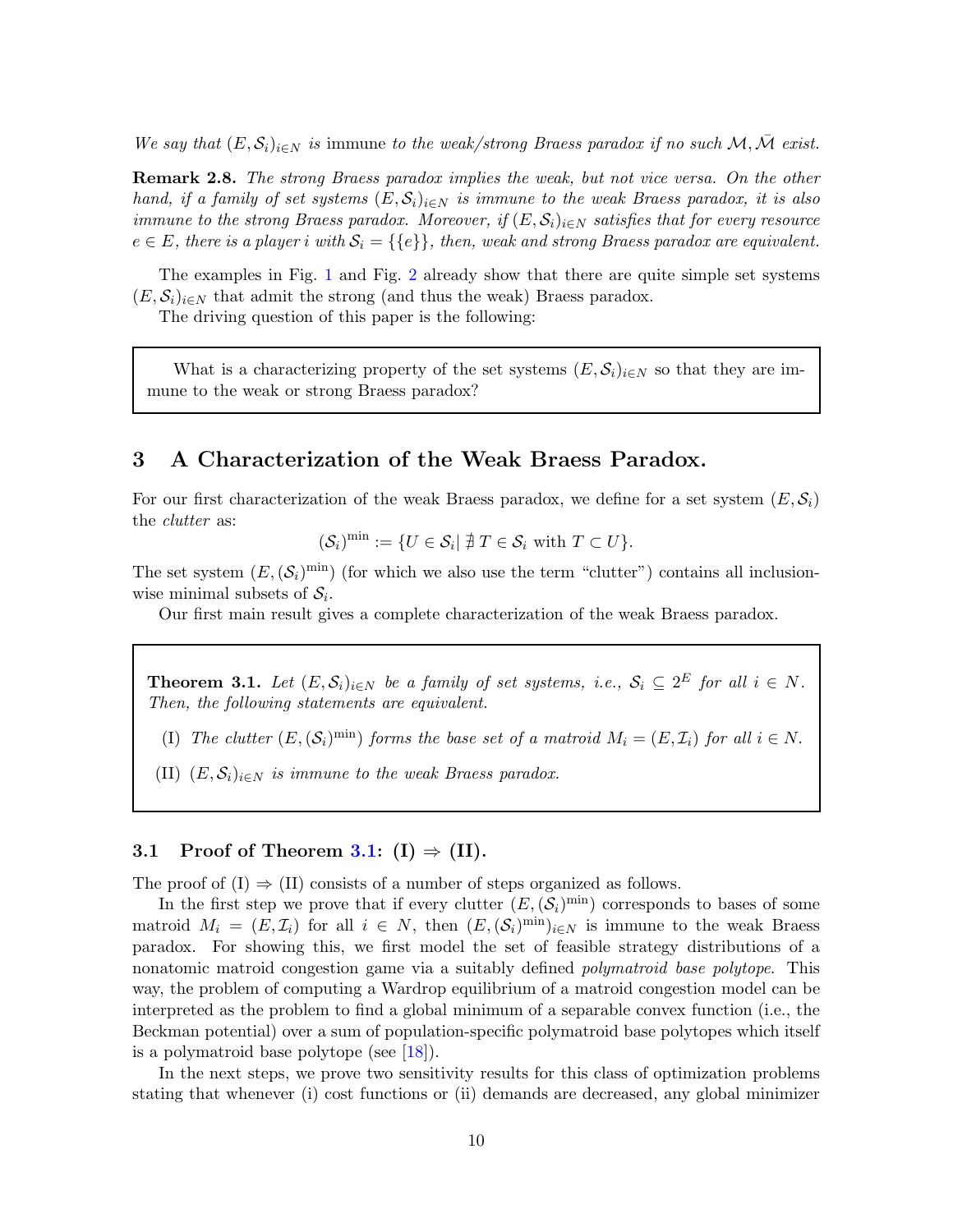of the Beckmann potential has the property that the new induced cost values component-wise decrease. This implies that the weak Braess paradox does not occur.

In the final step of (I)  $\Rightarrow$  (II), we prove that if the family of clutters  $(E, (\mathcal{S}_i)^{\min})_{i \in N}$  is immune to the weak Braess paradox, then so is the family of set systems  $(E, \mathcal{S}_i)_{i \in N}$ .

Polymatroids. In order to define polymatroids we first have to introduce submodular functions. A function  $\rho: 2^E \to \mathbb{R}$  is called submodular if  $\rho(U) + \rho(V) \ge \rho(U \cup V) + \rho(U \cap V)$ for all  $U, V \subseteq E$ . It is called monotone if  $\rho(U) \leq \rho(V)$  for all  $U \subseteq V \subseteq E$ , and normalized if  $\rho(\emptyset) = 0$ . Given a submodular, monotone and normalized function  $\rho$ , the pair  $(E, \rho)$  is called a polymatroid. The associated polymatroid base polytope is defined as

$$
P_{\rho} := \left\{ x \in \mathbb{R}_+^E \mid x(U) \le \rho(U) \,\forall U \subseteq E, \, x(E) = \rho(E) \right\},\,
$$

where  $x(U) := \sum_{e \in U} x_e$  for all  $U \subseteq E$ . Given submodular functions  $\rho_i, i \in N$  all defined on  $2^E$  and  $\rho := \sum_{i \in N} \rho_i$ , we know that the Minkowski sum  $P_\rho = \sum_{i \in N} P_{\rho_i}$  is also a polymatroid base polytope, see [\[18\]](#page-23-14), [\[22\]](#page-24-2), or [\[50,](#page-25-13) Theorem 44.6].

From Nonatomic Matroid Congestion Games to Polymatroids. Consider now a nonatomic matroid congestion model M, where for every  $i \in N$  the associated strategy space forms the base set  $\mathcal{B}_i$  of a matroid  $M_i = (E, \mathcal{I}_i)$ . It is well-known that the rank function  $\text{rk}_i: 2^E \to \mathbb{R}$  of matroid  $M_i$  satisfies

$$
rk_i(S) := \max\{|U| \mid U \subseteq S \text{ and } U \in \mathcal{I}_i\} \quad \forall S \subseteq E
$$

and is submodular, monotone and normalized. Moreover, the characteristic vectors of the bases in  $\mathcal{B}_i$  are exactly the vertices of the polymatroid base polytope  $P_{\text{rk}_i}$ .

It follows that the polytope

$$
\left\{ x^i \in \mathbb{R}_+^{\mathcal{B}_i} \middle| \sum_{B \in \mathcal{B}_i} x_B^i = d_i \right\}
$$

corresponds to strategy distributions for population  $i$  that lead to load vectors in the following polytope:

$$
P_{d_i \cdot \text{rk}_i} = \left\{ x_i \in \mathbb{R}_+^E \mid x_i(U) \leq d_i \cdot \text{rk}_i(U) \ \forall U \subseteq E, \ x_i(E) = d_i \cdot \text{rk}_i(E) \right\}.
$$

Thus, the polymatroid base polytope  $P := \sum_{i \in N} P_{d_i \cdot \text{rk}_i} = P_{\sum_{i \in N} d_i \cdot \text{rk}_i}$  is equal to  $\tilde{P}(\mathcal{M})$ . To simplify notation we define the following submodular functions:  $\rho_i = d_i \cdot \text{rk}_i$  for  $i \in N$  and  $\rho = \sum_{i \in N} \rho_i$ . Furthermore, let  $P_i = P_{\rho_i}$ . We thus have  $\tilde{P}(\mathcal{M}) = P_{\rho} = \sum_{i \in N} P_i$ .

Two Sensitivity Results. Consider the following optimization problem

<span id="page-11-0"></span>
$$
\min_{x \in P_{\rho}} \left\{ \Phi(x) := \sum_{e \in E} \int_{0}^{x_e} c_e(t) dt \right\},\tag{2}
$$

where  $P_\rho$  is a polymatroid base polytope with rank function  $\rho$  and for all  $e \in E$ ,  $c_e : \mathbb{R}_{\geq 0} \to$  $\mathbb{R}_{\geq 0}$ , are non-decreasing and continuous functions. We recall the following necessary and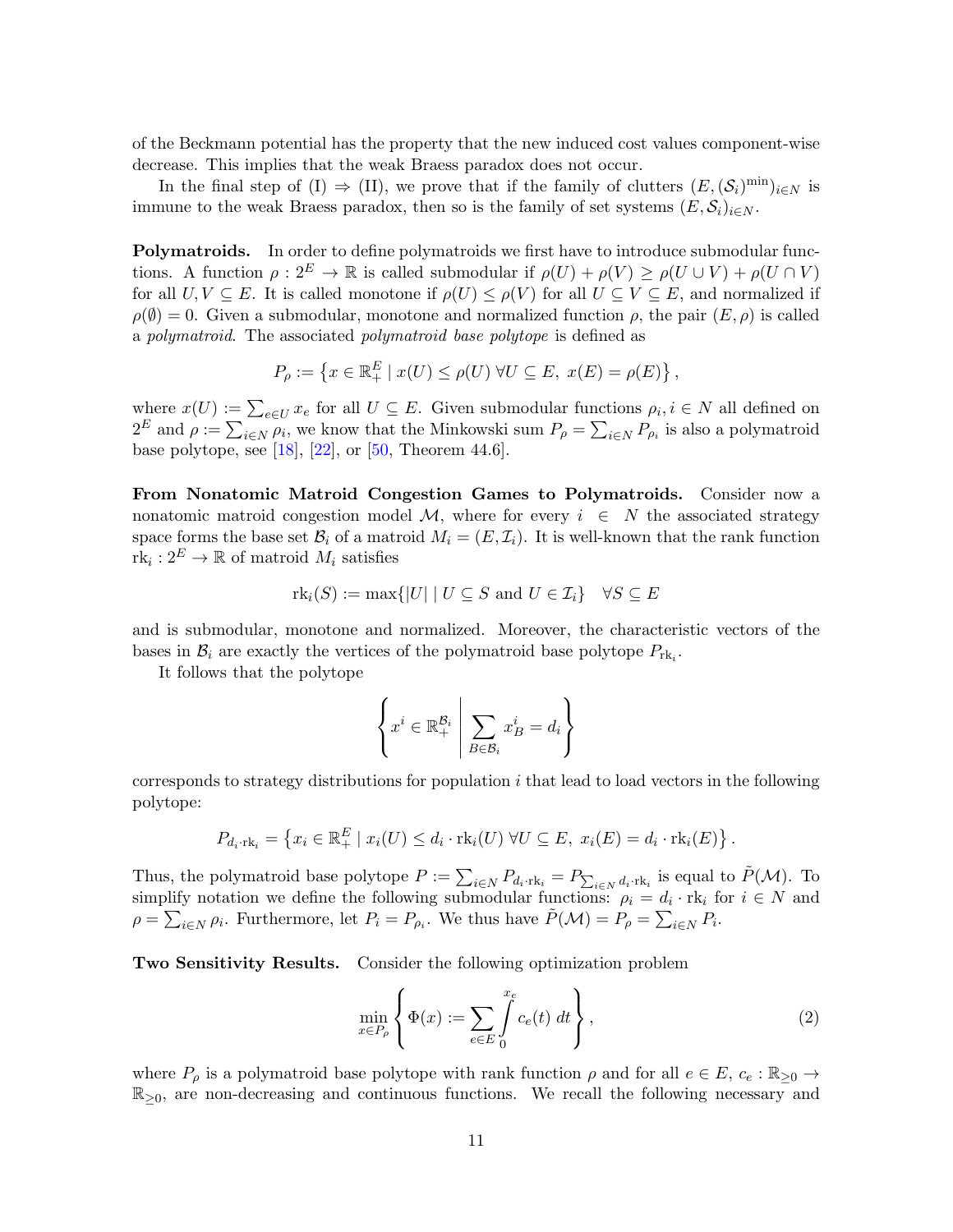sufficient optimality conditions. Let  $\chi_e \in \mathbb{R}_{\geq 0}^E$  for  $e \in E$  be the indicator vector with all-zero entries except for the e-th coordinate which is 1. From Fujishige  $[22]$  we know that a base  $x \in P_\rho$  is optimal for problem [\(2\)](#page-11-0) if and only if

$$
c_e(x_e) \le c_f(x_f) \text{ for any } e, f \in E \text{ such that } x' := x + \epsilon(\chi_f - \chi_e) \in P_\rho \text{ for some } \epsilon > 0. \tag{3}
$$

We now prove a result on the sensitivity of optimal solutions minimizing the Beckmann potential over a polymatroid base polytope: we will show that whenever a cost function is shifted downwards (i.e.,  $\bar{c}_e(t) \leq c_e(t)$  for all  $t \geq 0$ ), then, any new optimal solution  $\bar{x}$  has the property  $\bar{c}_e(\bar{x}_e) \leq c_e(x_e)$  for all  $e \in E$ , where x denotes any optimal solution for the cost functions  $c_e, e \in E$ , and  $\bar{x}$  denotes any optimal solution for the cost functions  $\bar{c}_e, e \in E$ . This result implies that for matroid set systems the weak Braess paradox does not occur if only cost reductions are considered.

<span id="page-12-0"></span>**Lemma 3.2.** Let I and  $\overline{I}$  be two instances of problem [\(2\)](#page-11-0) with the only difference that for  $\overline{I}$  we use cost functions satisfying  $\overline{c}_e(t) \leq c_e(t)$  for all  $e \in E$  and  $t \geq 0$ . Then, any optimal solutions x and  $\bar{x}$  to the instances I and  $\bar{I}$ , respectively, satisfy

<span id="page-12-2"></span>
$$
\bar{c}_e(\bar{x}_e) \le c_e(x_e), \text{ for all } e \in E.
$$

*Proof.* Assume by contradiction that there is  $e \in E$  with  $\bar{c}_e(\bar{x}_e) > c_e(x_e)$ . Thus, by the monotonicity of  $c_e$  this implies  $\bar{x}_e > x_e$ . By elementary transformations of bases in polymatroid base polytopes (see Murota [\[36,](#page-24-16) Theorem 4.3]), there must exist  $f \in E \setminus \{e\}$  with  $\bar{x}_f < x_f$ and  $\epsilon > 0$  such that

$$
x + \epsilon(\chi_e - \chi_f) \in P_\rho
$$
 and  $\bar{x} + \epsilon(\chi_f - \chi_e) \in P_\rho$ .

As x and  $\bar{x}$  are both optimal solutions for their respective optimization problems, and  $x_f, \bar{x}_e >$ 0, we obtain by the optimality conditions [\(3\)](#page-12-2) that  $c_f(x_f) \leq c_e(x_e)$  and  $\bar{c}_e(\bar{x}_e) \leq \bar{c}_f(\bar{x}_f)$ . Hence,

$$
c_f(x_f) \le c_e(x_e) < \bar{c}_e(\bar{x}_e) \le \bar{c}_f(\bar{x}_f) \le c_f(x_f),
$$

 $\Box$ 

a contradiction.

We now prove a second sensitivity result for minimizers of the Beckman function over the polymatroid base polytope for the case when the demand is reduced.

<span id="page-12-1"></span>**Lemma 3.3.** Let I and  $\overline{I}$  be two instances of problem [\(2\)](#page-11-0), with the only difference that for  $\overline{I}$  the demand for one population  $j \in N$  is decreased from  $d_j$  to  $d_j < d_j$ . Hence, the feasible strategy distributions P and  $\bar{P}$  of I and  $\bar{I}$ , respectively, are given by

$$
P = P_{\rho} = \sum_{i \in N} P_i, \text{ and}
$$

$$
\bar{P} = \frac{\bar{d}_j}{d_j} P_j + \sum_{i \in N \setminus \{j\}} P_i.
$$

Let  $x, \bar{x} \in \mathbb{R}^E_+$  be minimizers of problem [\(2\)](#page-11-0) over the polytopes P and  $\bar{P}$ , respectively. Then

$$
c_e(\bar{x}_e) \le c_e(x_e) \qquad \forall e \in E.
$$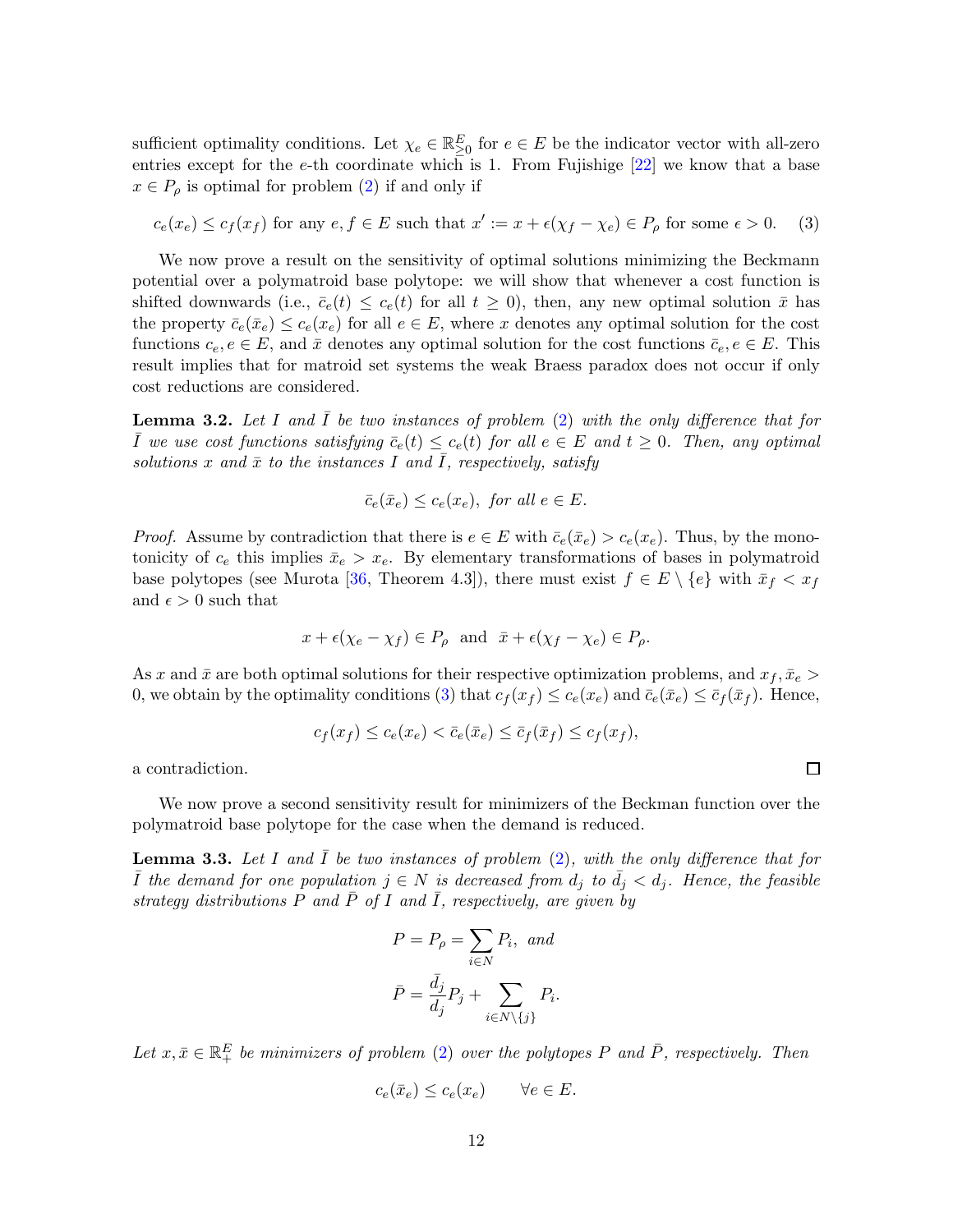*Proof.* By contradiction assume there is  $e \in E$  with  $c_e(\bar{x}_e) > c_e(x_e)$ . Since  $c_e$  is nondecreasing, this implies  $\bar{x}_e > x_e$ . Because  $x \in P = \sum_{i \in N} P_i$ , we can decompose x as  $x = \sum_{i \in N} x_i$  where  $x_i \in P_i$  for  $i \in N$ . Let  $x' = \sum_{i \in N \setminus \{j\}} x_i + \frac{\bar{d}_j}{d_j} x_j \in \bar{P}$ . Clearly,  $x' \leq x$  component-wise, and we thus have in particular  $\bar{x}_e > x_e \geq x'_e$ . By exchange properties of base polytopes of polymatroids there exist  $f \in E$  with

<span id="page-13-3"></span>
$$
\bar{x}_f < x_f' \quad \text{and} \tag{4}
$$

<span id="page-13-1"></span> $\epsilon > 0$  such that

- <span id="page-13-0"></span>(i)  $\bar{x} + \epsilon(\chi_f - \chi_e) \in \bar{P}$ , and
- (ii)  $x' + \epsilon(\chi_e \chi_f) \in \overline{P}$ .

Notice that  $\bar{P} + (1 - \frac{\bar{d}_j}{d_j})P_j = P$ , and hence,  $x - x' \in (1 - \frac{\bar{d}_j}{d_j})P_j$ . Together with [\(ii\)](#page-13-0) this implies

$$
x + \epsilon(\chi_e - \chi_f) = \underbrace{x' + \epsilon(\chi_e - \chi_f)}_{\in \bar{P}} + \underbrace{(x - x')}_{\in \left(1 - \frac{\bar{d}_j}{d_j}\right)P_j} \in P,
$$

and therefore

<span id="page-13-4"></span>
$$
c_e(x_e) \ge c_f(x_f),\tag{5}
$$

since x is a minimizer of  $\Psi$  over P. Similarly, [\(i\)](#page-13-1) implies

<span id="page-13-2"></span>
$$
c_e(\bar{x}_e) \le c_f(\bar{x}_f),\tag{6}
$$

because  $\bar{x}$  is a minimizer of  $\Psi$  over  $\bar{P}$ . Putting things together, we obtain

| $c_e(x_e) < c_e(\bar{x}_e)$ | (by assumption for sake of contradiction) |
|-----------------------------|-------------------------------------------|
| $\leq c_f(\bar{x}_f)$       | (6)                                       |
| $\leq c_f(x'_f)$            | $((4)$ and $c_f$ is nondecreasing)        |
| $\leq c_f(x_f)$             | $(x' \leq x$ and $c_f$ is nondecreasing)  |
| $\leq c_e(x_e)$             | (5).                                      |

thus leading to a contradiction and finishing the proof.

Furthermore, Lemma [3.2](#page-12-0) shows that equilibrium costs only decrease (component-wise) when reducing the cost function. Hence, reducing costs and demands simultaneously can be interpreted as doing first one reduction and then the other. Each of these changes is such that any new Wardrop equilibrium has on any resource a lower cost than before the change. Thus, a family of matroid set systems (as a special case of polymatroids) is immune to the weak Braess paradox.

From Clutters to Set Systems. To complete the direction  $(I) \Rightarrow (II)$  of the proof of The-orem [3.1,](#page-10-0) it remains to show that if the clutters  $(E, (\mathcal{S}_i)^{\min})_{i \in N}$  of some set systems  $(E, \mathcal{S}_i)_{i \in N}$ are immune to the weak Braess paradox then so are the original set systems  $(E, S_i)_{i \in N}$ .

For any set  $U \in \mathcal{S}_i$ , we call  $U^* \in \mathcal{S}_i$  a tight subset of U, if  $U^*$  is an inclusion-wise minimal set in  $S_i$  contained in U, i.e,  $U^* \subseteq U$  and  $U^* \in (S_i)^{\text{min}}$ .

 $\Box$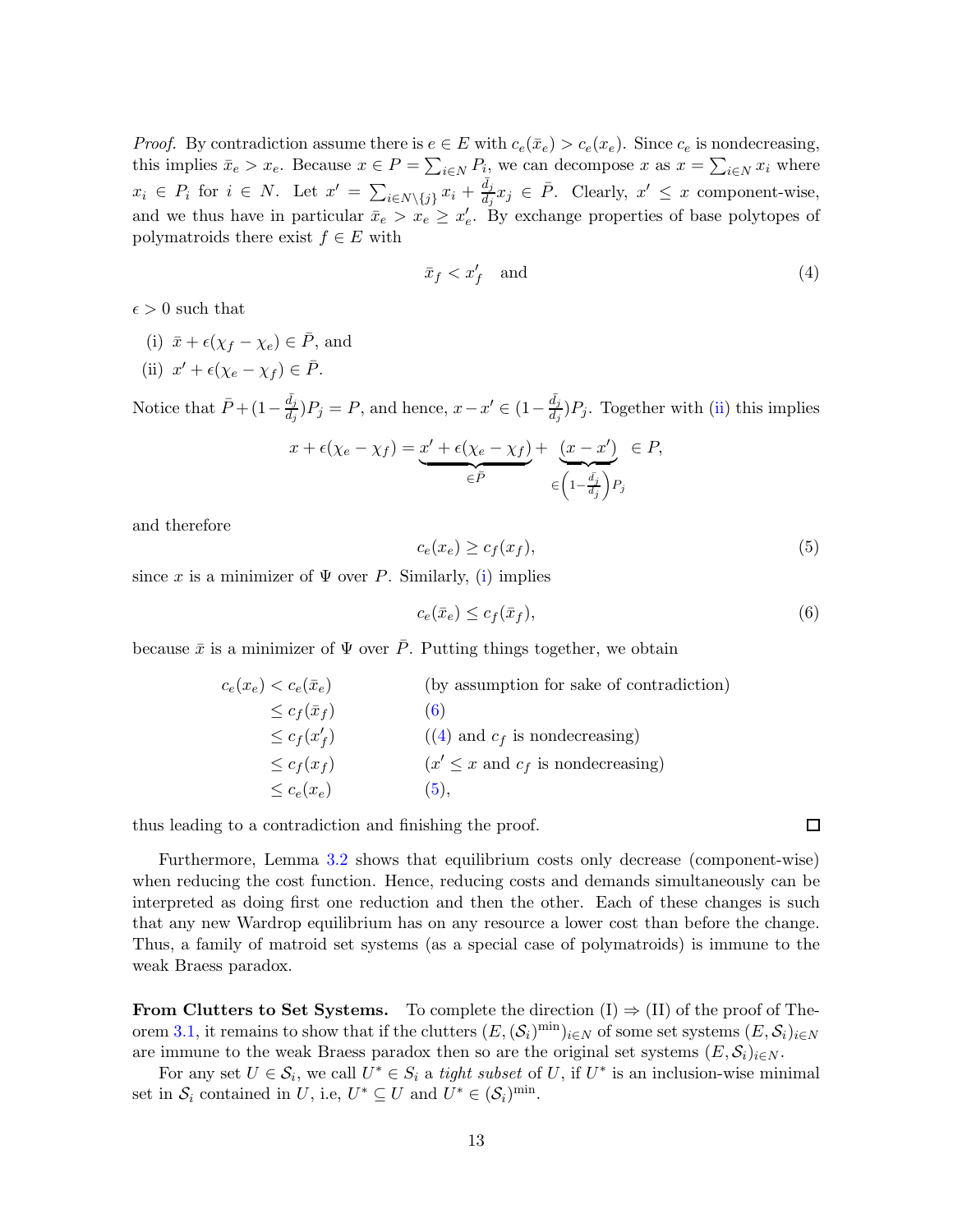**Lemma 3.4.** If  $(E, (\mathcal{S}_i)^{\min})_{i \in N}$  is immune to the weak Braess paradox then so is  $(E, \mathcal{S}_i)_{i \in N}$ .

*Proof.* Let  $\mathcal{M} = (N, E, (\mathcal{S}_i)_{i \in N}, (c_e)_{e \in E}, (d_i)_{i \in N})$  and  $\overline{\mathcal{M}} = (N, E, (\mathcal{S}_i)_{i \in N}, (\overline{c}_e)_{e \in E}, (\overline{d}_i)_{i \in N})$ be two congestion models defined on the same strategy spaces  $(\mathcal{S}_i)_{i\in\mathbb{N}}$  and satisfying  $\bar{c}_e(t) \leq$  $c_e(t)$  for  $e \in E, t \geq 0$  and  $\bar{d}_i \leq d_i$  for  $i \in N$ . Moreover, let  $\mathcal{M}^{\min}$  and  $\bar{\mathcal{M}}^{\min}$  be the models obtained from M and  $\bar{\mathcal{M}}$ , respectively, by replacing  $(\mathcal{S}_i)_{i\in\mathbb{N}}$  by  $((\mathcal{S}_i)^{\min})_{i\in\mathbb{N}}$ .

Let  $x \in P(\mathcal{M})$  and  $\bar{x} \in P(\bar{\mathcal{M}})$  be two Wardrop equilibria. We have to show  $c_e(x_e) \geq \bar{c}_e(\bar{x}_e)$ for  $e \in E$ . Starting from x, we iteratively pick  $i \in N, U \in \mathcal{S}_i \setminus (\mathcal{S}_i)^{\text{min}}$  with  $x_U^i > 0$  and a tight subset  $U^*$  of  $U$ , and set

•  $x_{U^*}^i \leftarrow x_{U^*}^i + x_U^i$ ,  $x_U^i \leftarrow 0$ .

We denote by x' the thus obtained point, whose load vector satisfies  $(x'_e)_{e \in E} \in \tilde{P}(\mathcal{M}^{\min}_{z}) \subseteq$  $\tilde{P}(\mathcal{M})$ . We apply the same procedure to  $\bar{x}$  to obtain  $\bar{x}'$  with  $(\bar{x}'_e)_{e \in E} \in \tilde{P}(\bar{\mathcal{M}}^{\min}) \subseteq \tilde{P}(\bar{\mathcal{M}})$ . The condition  $U^* \subseteq U$  implies that the profiles  $x'$  and  $\bar{x}'$  satisfy

$$
c_e(x'_e) \leq c_e(x_e)
$$
 and  $\bar{c}_e(\bar{x}'_e) \leq \bar{c}_e(\bar{x}_e)$  for all  $e \in E$ .

This implies that  $x'$  and  $\bar{x}'$  are global minimizers of the Beckmann potential over both polytopes  $\tilde{P}(\mathcal{M})$  and  $\tilde{P}(\mathcal{M}^{\min})$ , and,  $\tilde{P}(\bar{\mathcal{M}})$  and  $\tilde{P}(\bar{\mathcal{M}}^{\min})$ , respectively. Thus, x' and  $\bar{x}'$  are equilibrium load vectors for both models M and  $\mathcal{M}^{\min}$ , and,  $\bar{\mathcal{M}}$  and  $\bar{\mathcal{M}}^{\min}$ , respectively. Since equilibrium costs per resource are unique (see Remark [2.6\)](#page-9-0), we get

$$
c_e(x'_e) = c_e(x_e)
$$
 and  $\bar{c}_e(\bar{x}'_e) = \bar{c}_e(\bar{x}_e)$  for all  $e \in E$ .

As by assumption  $(E, (\mathcal{S}_i)^{\min})_{i \in N}$  is immune to the weak Braess paradox we have  $c_e(x'_e) \ge$  $\bar{c}_e(\bar{x}'_e)$  for  $e \in E$ , which finally implies

$$
c_e(x_e) = c_e(x'_e) \ge \overline{c}_e(\overline{x}'_e) = \overline{c}_e(\overline{x}_e)
$$
 for all  $e \in E$ ,

proving the lemma.

### 3.2 Proof of Theorem [3.1:](#page-10-0)  $(II) \Rightarrow (I)$ .

Let us recall the definition of a set system being immune to the weak Braess paradox. Let  $\mathcal M$  and  $\mathcal M$  be any two models of a nonatomic congestion game with the only difference that for  $\bar{\mathcal{M}}$  we use cost functions satisfying  $\bar{c}_e(t) \leq c_e(t)$  for all  $e \in E$  and  $t \geq 0$  and  $\bar{d}_i \leq d_i$  for all  $i \in N$ . Then, if the strategy spaces of  $M, \overline{M}$  are immune to the weak Braess paradox, we have that any two Wardrop equilibria x and  $\bar{x}$  for M and M, respectively, satisfy

$$
\bar{c}_e(\bar{x}_e) \le c_e(x_e), \text{ for all } e \in E. \tag{7}
$$

We first give an outline of the proof. Let  $(\mathcal{S}_i)_{i\in\mathbb{N}}$  be strategy spaces that are immune to the weak Braess paradox. We fix the demand of each population to 1, i.e.,  $d_i = 1$  for  $i \in N$ . Hence, the possible load vectors that can be obtained by population  $i \in N$  by playing a feasible strategy are given by the following polytope

$$
P_i = \text{Convex hull of } \{ \chi_S \mid S \in \mathcal{S}_i \} \qquad \forall i \in N,
$$

口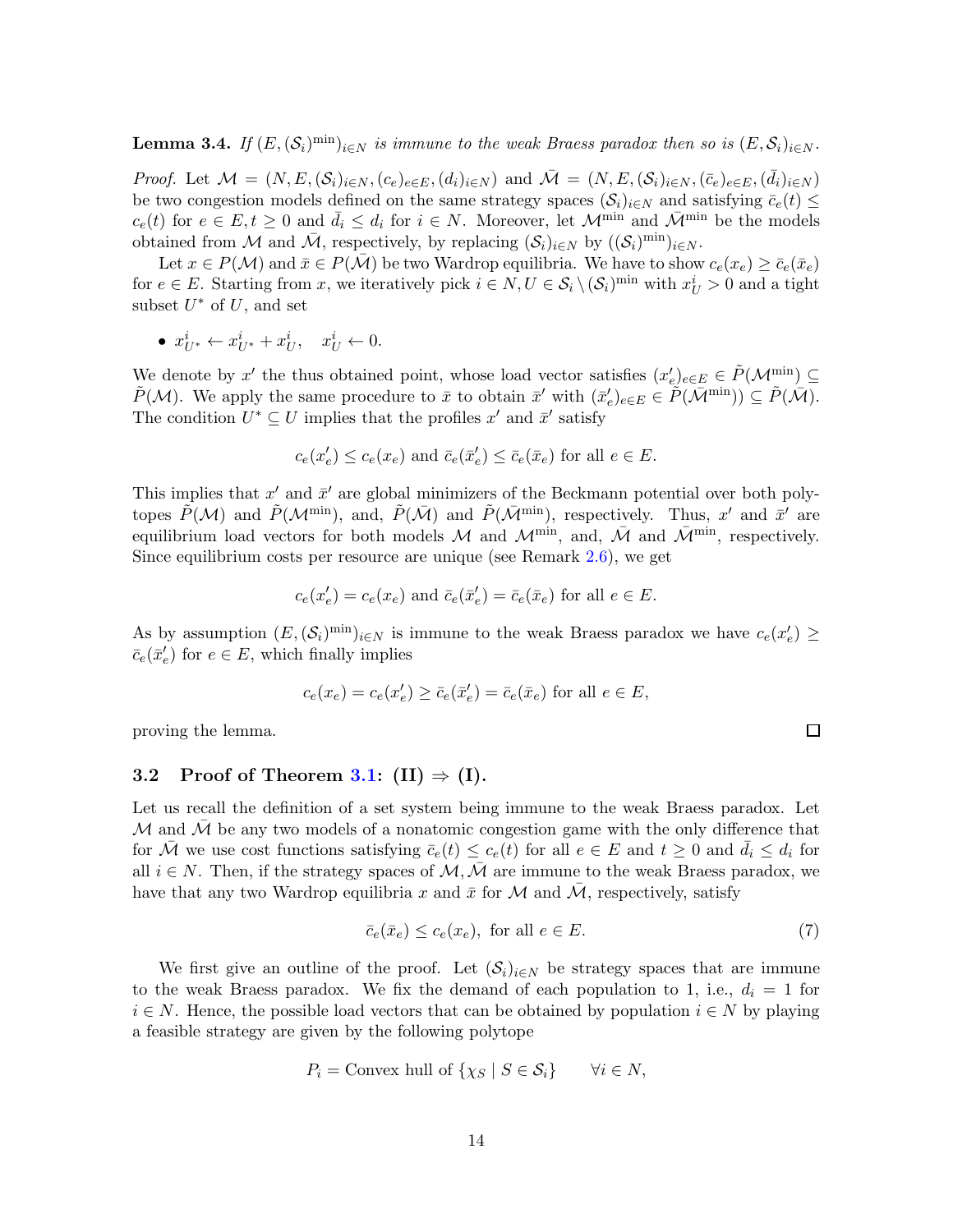where  $\chi_S$  denotes the characteristic vector of  $S \subseteq E$ . Thus, the load vectors obtainable by considering all populations combined are described by the Minkowski sums of the polytopes  $P_i$ , i.e.,

$$
\tilde{P}(\mathcal{M}) = \sum_{i \in N} P_i.
$$

For brevity, we set

$$
P=\tilde{P}(\mathcal{M}).
$$

Analogously, we define the polytopes corresponding to the possible load vectors stemming from the strategy spaces  $((\mathcal{S}_i)^{\min})_{i \in N}$ , i.e.,

$$
P_i^{\min} = \text{Convex hull of } \{ \chi_S \mid S \in (\mathcal{S}_i)^{\min} \} \qquad \forall i \in N,
$$

and we let

$$
P_i^{\uparrow} = P_i + \mathbb{R}_{\geq 0}^E = P_i^{\min} + \mathbb{R}_{\geq 0}^E \qquad \forall i \in \mathbb{N}
$$

be the dominant of  $P_i$  for  $i \in N$ . Observe that

$$
P^{\uparrow} = \sum_{i \in N} P_i^{\uparrow}.\tag{8}
$$

We will use a polyhedral approach to show  $(II) \Rightarrow (I)$ . More precisely, we will show that  $(\mathcal{S}_i)_{i\in\mathbb{N}}$  being immune to the weak Braess paradox implies that each  $P_i^{\min}$  for  $i \in \mathbb{N}$  is the base polytope of a matroid. To show that  $P_i^{\min}$  for  $i \in N$  is the base polytope of a matroid we rely on the following well-known characterization (see, e.g., [\[22,](#page-24-2) Theorem 17.1]), and a corollary thereof.

<span id="page-15-0"></span>**Lemma 3.5.** Let  $Q \subseteq [0,1]^E$  be a  $\{0,1\}$ -polytope, i.e., all vertices of Q are part of  $\{0,1\}^E$ . Then Q is the base polytope of a matroid if and only if each edge direction of Q is parallel to some vector  $\chi_e - \chi_f$  for distinct  $e, f \in E$ .

The above lemma can be rephrased in terms of the dominant  $Q^{\dagger}$  of  $Q$  as follows.

<span id="page-15-1"></span>**Corollary 3.6.** Let  $Q \subseteq [0,1]^E$  be a  $\{0,1\}$ -polytope such that no two distinct vertices u, v of Q satisfy  $u \leq v$  (component-wise). Then Q is the base polytope of a matroid if and only if each edge direction of  $Q^{\uparrow}$  is parallel to some vector  $\chi_e - \chi_f$  for distinct  $e, f \in E$ .

*Proof.* If  $Q$  is a matroid polytope then, by Lemma [3.5,](#page-15-0) each edge direction of  $Q$  is parallel to  $\chi_e - \chi_f$  for distinct  $e, f \in E$ . Since each edge direction of the dominant of a polytope is also an edge direction of the original polytope, we have that the edge directions of  $Q^{\uparrow}$  are also of this form.

Conversely, assume that each edge direction of  $Q^{\uparrow}$  is parallel to  $\chi_e - \chi_f$  for some distinct  $e, f \in E$ . First observe that Q and  $Q^{\uparrow}$  have the same set of vertices. This follows by the fact that no two distinct vertices  $u, v$  of Q satisfy  $u \leq v$  (component-wise). Moreover, each edge direction of  $Q^{\dagger}$  is parallel to some vector of the form  $\chi_e - \chi_f$  for distinct  $e, f \in E$ . Since the set of all the vertices of  $Q^{\uparrow}$  is linked (connected) by the edges of  $Q^{\uparrow}$  (see, e.g., [\[3\]](#page-22-3)), this implies that all vertices of  $Q^{\uparrow}$  have the same  $\ell_1$ -norm and thus lie on a hyperplane of the form  $\langle -1, x \rangle = b$ , where  $1 \in \mathbb{R}^E$  is the all-ones vector. Hence,  $\langle -1, x \rangle = b$  is a supporting hyperplane of  $Q^{\uparrow}$  and the face of  $Q^{\uparrow}$  defined by this hyperplane is equal to Q. Since Q is a face of  $Q^{\uparrow}$ , each edge of  $Q$  is also an edge of  $Q^{\uparrow}$ , and is thus parallel to  $\chi_e - \chi_f$  for distinct  $e, f \in E$ . Lemma [3.5](#page-15-0) now implies that Q is indeed a matroid base polytope. 口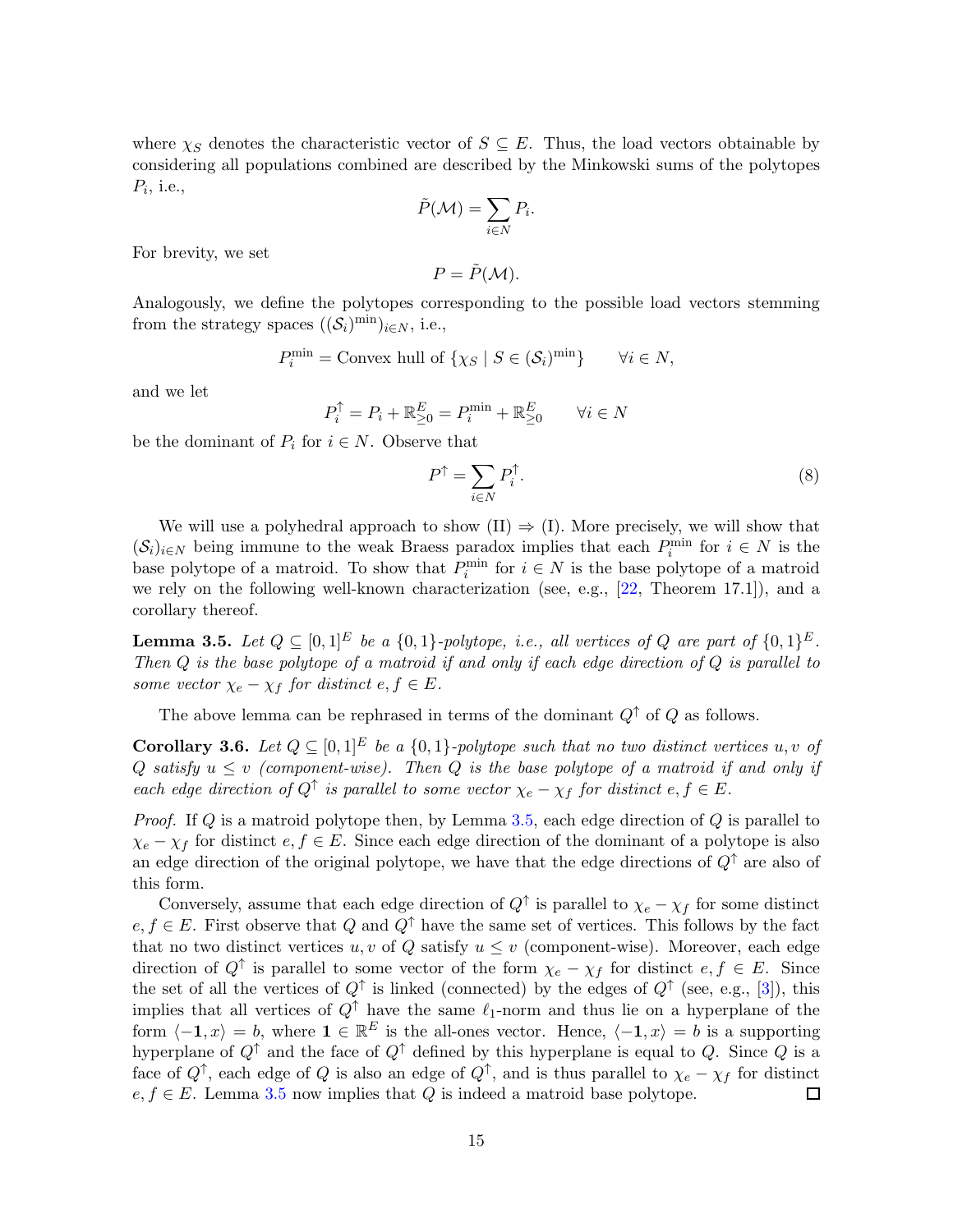Hence, it suffices to show that any edge direction of  $P_i^{\uparrow} = (P_i^{\min})^{\uparrow}$  for  $i \in N$  is of type  $\chi_e - \chi_f$  for distinct  $e, f \in E$ . Notice that Corollary [3.6](#page-15-1) can indeed be applied to the polytopes  $(P_i^{\min})^{\uparrow}$ , because any two distinct vertices  $u, v$  of  $P_i^{\min}$  correspond to characteristic vectors of two distinct sets in the clutter  $(E, (\mathcal{S}_i)^{\text{min}})$ , which implies  $u \not\leq v$  as required by Corollary [3.6.](#page-15-1)

The following well-known property links edge directions of a Minkowski sum of polytopes to the edge directions of the summands (see, e.g., [\[53,](#page-25-15) Lemma 6.14]).

<span id="page-16-0"></span>**Lemma 3.7.** Let  $Q_1, \ldots, Q_k \subseteq \mathbb{R}^E$  be polytopes and  $Q = \sum_{i=1}^k Q_i$  be their Minkowski sum. Then the set of edge directions of  $Q$  is the union of the sets of edge directions of the  $Q_i$  for  $i \in [k]$ .

However, we are interested in the edge directions of  $P_i^{\uparrow}$  $i_i^{\dagger}$  for  $i \in N$ , which are unbounded polyhedra. Lemma [3.7](#page-16-0) can easily be generalized to dominants of polytopes as shown below. This allows us to derive properties on the edge directions of  $P_i^{\uparrow}$  $i_i$  for  $i \in N$  from properties of edge directions of their Minkowski sum  $P^{\uparrow}$ .

<span id="page-16-1"></span>**Lemma 3.8.** Let  $Q_1, \ldots, Q_k \subseteq \mathbb{R}^E$  be polytopes and  $Q = \sum_{i=1}^k Q_i$  be their Minkowski sum. As usual, let  $Q_1^{\uparrow}$  $\hat{Q}_1^{\uparrow}, \ldots, Q_k^{\uparrow}$  and  $Q^{\uparrow}$  denote the dominants of  $Q_1, \ldots, Q_k$  and  $Q$ . Then the set of edge directions of  $Q^{\uparrow}$  is the union of the sets of edge directions of the  $Q_i^{\uparrow}$  $i \text{ for } i \in [k].$ 

*Proof.* Let  $j \in [k]$  and consider an edge  $\overline{uv}$  of  $Q_i^{\uparrow}$ . We first show that  $Q^{\uparrow}$  contains an edge j parallel to  $\overline{uv}$ . There is a non-zero vector  $h \in \mathbb{R}^E$  such that  $\overline{uv}$  are the set of all maximizers of  $\langle h, x \rangle$  for  $x \in Q_i^{\uparrow}$  $j$ . Because  $Q_j^{\uparrow}$  $\hat{j}$  is a dominant, we must have  $h < 0$ . For  $i \in [k]$ , let  $Q_i^h \subseteq Q_i^{\uparrow}$  $\frac{1}{i}$  be the set of all maximizers in  $Q_i^{\uparrow}$  $\int_i$  of the linear function  $\langle h, x \rangle$ . Analogously, let  $Q^h \subseteq Q^{\uparrow}$  be all points in  $Q^{\uparrow}$  maximizing  $\langle h, x \rangle$ . Because the maximizers of a Minkowski sum are the sum of the maximizers of the summands, we have  $Q^h = \sum_{i=1}^k Q_i^h$ . Moreover, because  $Q_1^{\uparrow}$  $_1^\uparrow,\ldots,Q_k^\uparrow,Q^\uparrow$ are all dominants of polytopes and  $h < 0$ , we have that  $Q_1^h, \ldots, Q_k^h$  and  $Q^h$  are also polytopes. Applying Lemma [3.7](#page-16-0) to  $Q^h = \sum_{i=1}^k Q_i^h$ , we obtain that  $Q^h$  contains an edge parallel to  $\overline{uv}$ . Finally, since  $Q^h$  is a face of  $Q^{\dagger}$ , every edge of  $Q^h$  is also an edge of  $Q^{\dagger}$ , implying that  $Q^{\dagger}$ contains an edge parallel to  $\overline{uv}$ , as desired.

Conversely, we have to show that for any edge  $\overline{uv}$  of  $Q^{\uparrow}$  there is an index  $j \in [k]$  such that  $Q_i^{\uparrow}$  $j$  contains an edge parallel to  $\overline{uv}$ . This can be proven analogously to the previous case, by considering a vector  $h < 0$  such that  $\overline{uv}$  are all maximizers of  $\langle h, x \rangle$  for  $x \in Q^{\uparrow}$ , and considering for each  $Q_1^{\uparrow}$  $\uparrow_1^{\uparrow}, \ldots, Q_k^{\uparrow}$  and  $Q^{\uparrow}$  the face corresponding to all maximizers of  $\langle h, x \rangle$ . The result then again follows by Lemma [3.7.](#page-16-0)  $\Box$ 

Hence, Corollary [3.6](#page-15-1) and Lemma [3.8](#page-16-1) imply that to prove the direction (II)  $\Rightarrow$  (I) of Theorem [3.1,](#page-10-0) it suffices to show the following.

<span id="page-16-2"></span>**Proposition 3.9.** Each edge direction of  $P^{\uparrow}$  is parallel to some vector  $\chi_e - \chi_f$  with distinct  $e, f \in E$ .

Indeed, proving Proposition [3.9](#page-16-2) implies by Lemma [3.8](#page-16-1) that each edge direction of  $P_i^{\uparrow}$  $_i^{\dagger}$  for  $i \in N$  is parallel to  $\chi_e - \chi_f$  for some distinct  $e, f \in E$ , which, by applying Corollary [3.6](#page-15-1) to  $Q = P_i^{\min}$  (notice that  $(P_i^{\min})^{\uparrow} = P_i^{\uparrow}$  $P_i^{\uparrow}$ , implies that  $P_i^{\text{min}}$  for  $i \in N$  are matroid base polytopes as desired. Hence, it remains to prove Proposition [3.9.](#page-16-2)

We start with a simple observation.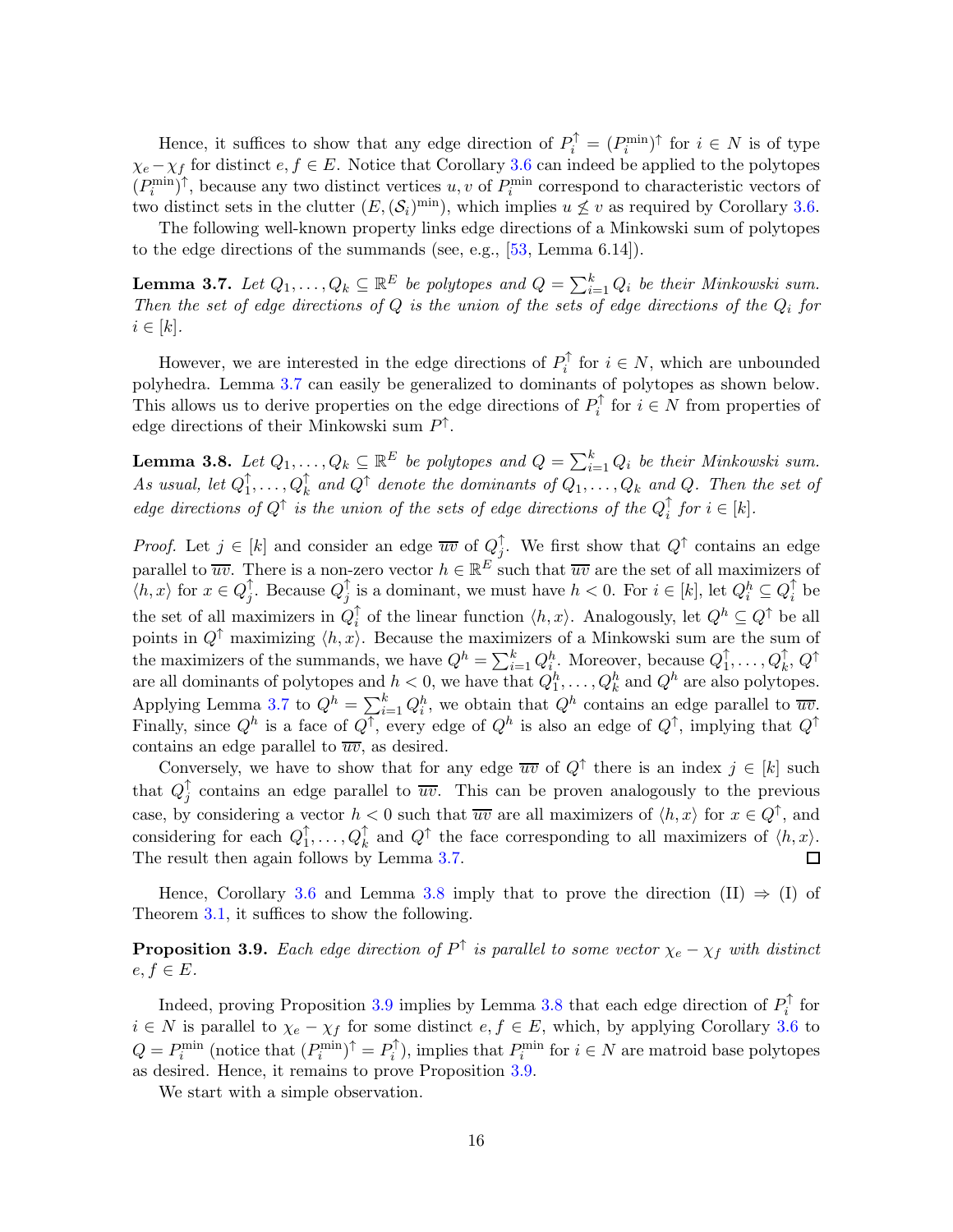<span id="page-17-2"></span>**Lemma 3.10.** Let  $\overline{uv}$  be an edge of  $P^{\uparrow}$ , then  $\overline{uv}$  is parallel to some vector in  $\{-1,0,1\}^E$  with at least 2 non-zero values.

*Proof.* Notice that every edge of  $P^{\uparrow}$  must also be an edge of P. Hence, by Lemma [3.7](#page-16-0) the edge  $\overline{uv}$  (of P) must be parallel to some edge direction of one of the polytopes  $P_i$  for some  $i \in N$ . The statement now follows by observing that all edge directions of  $P_i$  are within  $\{-1,0,1\}^E$  because  $P_i$  is a  $\{0,1\}$ -polytope; moreover, the edge direction cannot be of the form  $\chi_e$  since  $P^{\uparrow}$  is up-closed, implying that any edge direction of  $P^{\uparrow}$  must have at least 2 non-zero values. 口

The following lemma shows the existence of particular types of cost functions which will help us to derive further properties on edge directions by using the fact that no weak Braess paradox exists for the strategy spaces  $(\mathcal{S}_i)_{i\in N}$ .

<span id="page-17-3"></span>**Lemma 3.11.** Let  $x^0$  be the midpoint of an edge  $\overline{uv}$  of  $P^{\uparrow}$ , and let  $w \in \{-1,0,1\}^E$  be a vector parallel to  $\overline{uv}$ . Then there exist strictly positive, continuous and strictly increasing cost functions  $c_e$  for  $e \in E$  such that the following holds:

- <span id="page-17-1"></span><span id="page-17-0"></span>1. The Beckmann potential  $\Phi(x)$  that corresponds to  $(c_e)_{e \in E}$  has  $x^0$  as a unique minimizer over P ↑ .
- 2. For any  $f \in E$  with  $w_f = 1$  and  $\alpha > 0$  let  $c_e^{(\alpha, f)}$  for  $e \in E$  be the following cost function:

$$
c_e^{(\alpha,f)}(t) = \begin{cases} c_e(t) & \text{if } e \in E \setminus \{f\}, \\ c_e(t) - \alpha & \text{if } e = f. \end{cases}
$$

Then for a sufficiently small  $\alpha > 0$ , the costs  $(c_e^{(\alpha, f)})_{e \in E}$  are non-negative, continuous and strictly increasing and the corresponding Beckmann potential  $\Phi^{(\alpha,f)}(x)$  has a unique minimizer over  $P^{\uparrow}$  which is of the form  $x^{0} + \beta w$  for some  $\beta > 0$ .

*Proof.* Let  $\langle h, x \rangle = b$  be a supporting hyperplane of  $P^{\uparrow}$  defining the edge  $\overline{uv}$ . Hence,  $\overline{uv}$  are the set of all maximizers of  $\langle h, x \rangle$  for  $x \in P^{\uparrow}$ . Notice that  $h < 0$  (component-wise) because  $P^{\uparrow}$ is a dominant. Indeed  $h_e > 0$  for some  $e \in E$  is not possible because in this case  $\overline{uv}$  cannot be maximizers with respect to  $h$  as increasing the component corresponding to  $e$  leads to better points. Moreover, there is also no  $e \in E$  with  $h_e = 0$ , because this would again imply that, given any point y on  $\overline{uv}$ , one can increase the e-component of y arbitrarily and remain a maximizer with respect to h. However, as  $\overline{uv}$  is an edge, it is bounded and it is therefore not possible to increasing any component arbitrarily and remain on the set of maximizers  $\overline{uv}$ . Thus,  $h < 0$ .

Furthermore, we define

$$
\gamma = \min \left\{ \frac{-h_e}{4x_e^0} \middle| e \in E, x_e^0 > 0 \right\},\,
$$

and for  $t \geq 0$ , we let

$$
c_e(t) = -h_e + 2\gamma(t - x_e^0),
$$

which leads to the Beckmann potential

$$
\Phi(x) = -\langle h, x \rangle + \gamma \|x - x^0\|_2^2 - \gamma \|x^0\|_2^2.
$$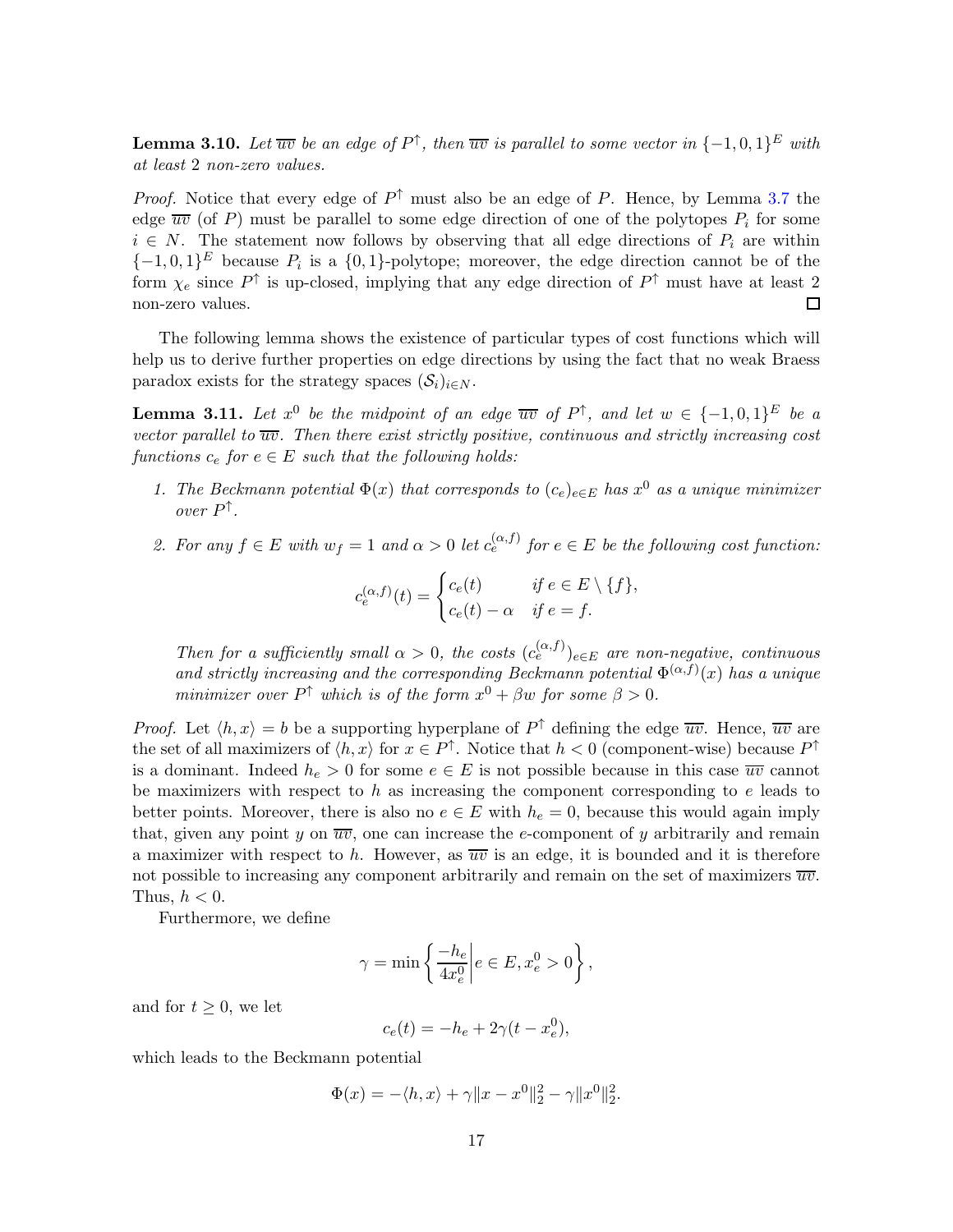Clearly, the cost functions  $c_e$  are strictly positive, continuous and strictly increasing (recall that  $h_e < 0$  for all  $e \in E$ ). Moreover,  $x^0$  is indeed the unique minimizer of  $\Phi(x)$  on  $P^{\uparrow}$  since it is the unique minimizer of  $\gamma \|x - x^0\|_2^2$  over  $\mathbb{R}^E$  and  $x^0$  is a maximizer of  $\langle h, x \rangle$  over  $P^{\uparrow}$ . This shows [1.](#page-17-0)

To show [2](#page-17-1) we show that for a sufficiently small  $\alpha > 0$  the Beckmann potential  $\Phi^{(\alpha,f)}(x)$ has as unique minimizer the point  $y = x^0 + \beta_\alpha w$ , where

$$
\beta_{\alpha} = \frac{\alpha}{2\gamma \|w\|_2^2}.
$$

We will choose  $\alpha > 0$  small enough such that y is still in the relative interior of the edge  $\overline{uv}$ .

Notice that by definition of the Beckmann potential its gradient at a point  $x$  is given by the cost functions, hence,

$$
\nabla \Phi^{(\alpha,f)}(x) = (c_e^{(\alpha,f)}(x))_{e \in E}.
$$

Since  $\Phi^{(\alpha,f)}(x)$  (like  $\Phi(x)$ ) is a strictly convex function, it has a unique minimizer over  $P^{\uparrow}$ . Moreover, by the Karush-Kuhn-Tucker conditions we have that y is a minimizer of  $\Phi^{(\alpha,f)}(x)$ over  $P^{\uparrow}$  if and only if  $-\nabla \Phi^{(\alpha,f)}$  is spanned by the cone  $\mathcal{C}(y) \subseteq \mathbb{R}^E$  of the normal vectors of the linear constraints of  $P^{\uparrow}$  that are tight at y. To be precise, for the above statement to hold, we consider an inequality description of  $P^{\uparrow}$  where, in particular, a linear equality constraint is represented by two opposing inequality constraints. Notice that  $\mathcal{C}(x)$  is the same cone for any point x in the relative interior of the edge  $\overline{uv}$ , since all points in the relative interior of  $\overline{uv}$  have the same set of tight constraints of  $P^{\uparrow}$ .

Furthermore, h is in the relative interior of  $\mathcal{C}(y)$  because the supporting hyperplane  $\langle h, x \rangle =$ b defines the edge  $\overline{uv}$ . This implies that there exists an  $\epsilon > 0$  such that any vector  $h' \in \mathbb{R}^E$ with  $||h - h'||_2 \leq \epsilon$  and  $h' \perp w$  satisfies  $h' \in C(y)$ . We show that for a small enough  $\alpha$ , the negative gradient  $-\nabla \Phi^{(\alpha,f)}(y)$  can be chosen as such an h'.

We indeed have  $-\nabla \Phi^{(\alpha,f)}(y) \perp w$  since

$$
\langle \nabla \Phi^{(\alpha,f)}(y), w \rangle = -\langle h, w \rangle + 2\gamma \beta_\alpha \|w\|_2^2 - \alpha
$$
  
= 0. (using  $h \perp w$  and definition of  $\beta_\alpha$ )

Furthermore since  $\nabla \Phi^{(\alpha,f)}(y)$  is continuous in  $\alpha$ , and  $-\nabla \Phi^{(0,f)}(y) = -\nabla \Phi(x^0) = h$ , we have for a small enough  $\alpha > 0$  that  $||h - (-\nabla \Phi^{(\alpha, f)}(y))||_2 \leq \epsilon$ , as desired. П

We finally complete the proof of  $(II) \Rightarrow (I)$  by showing Proposition [3.9.](#page-16-2)

Proof. (of Proposition [3.9\)](#page-16-2) Assume by the sake of contradiction that the proposition does not hold. Hence, there is an edge  $\overline{uv}$  of  $P^{\uparrow}$ , which is parallel to some vector  $w \in \{-1,0,1\}^E$ with at least 2 non-zero entries by Lemma [3.10,](#page-17-2) and such that  $w$  has either two 1-entries or two  $-1$ -entries. Without loss of generality we can assume that w has two 1-entries (for otherwise consider  $-w$ ). Let  $f, g ∈ E$  be two such entries, i.e.,  $w_f = w_g = 1$ . We now invoke Lemma [3.11](#page-17-3) with respect to the edge  $\overline{uv}$  and the element  $f \in E$  to obtain the following. There are cost functions  $(c_e)_{e \in E}$  such that the corresponding Beckmann potential  $\Phi(x)$  has its unique minimum at the midpoint of the edge  $\overline{uv}$ , denoted by  $x^0$ . Moreover, it suffices to reduce the cost function for element f to obtain new cost functions  $(\bar{c}_e)_{e \in E}$  with a new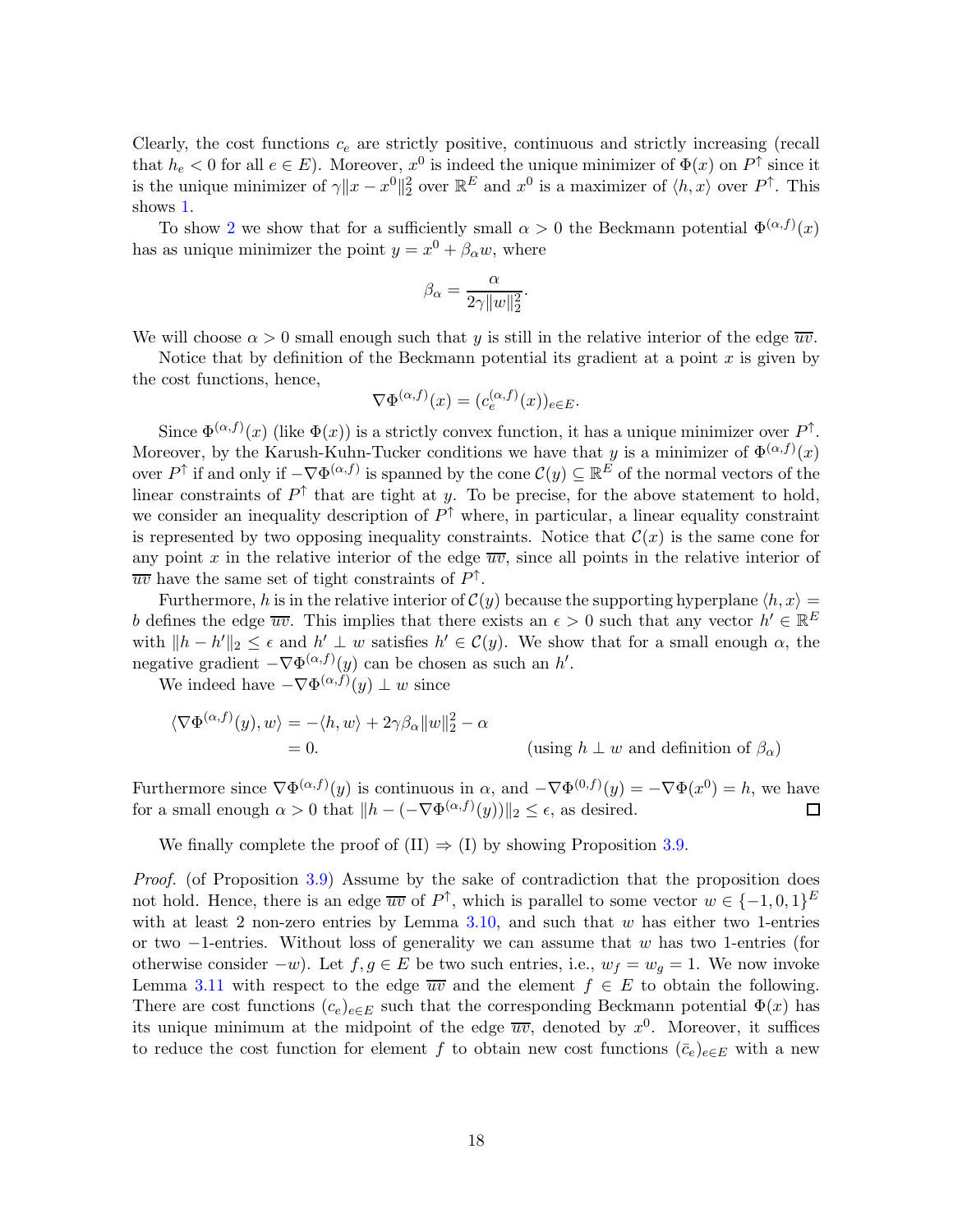corresponding potential  $(\Phi^{(\alpha,f)}$  in Lemma [3.11\)](#page-17-3) whose unique minimum over  $P^{\uparrow}$  is equal to  $y = x^0 + \beta w$  for some  $\beta > 0$ . However, since  $w_g = 1$ , this implies that  $y_g > x_g^0$ , and hence

$$
\bar{c}_g(y_g) = c_g(y_g) > c_g(x_g^0),
$$

where the second equality follows from the fact that  $c_q$  is strictly increasing by Lemma [3.11.](#page-17-3) Hence, this shows that we have the weak Braess paradox if the combined strategy spaces are described by  $P^{\uparrow}$ .

However, because the unique minimizers of the two considered Beckmann potentials above over  $P^{\uparrow}$  are both part of P— since they lie on  $\overline{uv}$ , which is an edge of P—they are also the unique minimizers of the same Beckmann potentials over the smaller set  $P$ . This implies that we have the weak Braess paradox over the strategy spaces  $(\mathcal{S}_i)_{i\in\mathbb{N}}$ , which is a contradiction. 囗

# <span id="page-19-0"></span>4 The Strong Braess Paradox for Non-Matroid Set Systems.

We now investigate a combinatorial property of the set systems so that the strong Braess paradox does not occur. In contrast to the weak Braess paradox, the matroid property is not necessary for immunity against the strong Braess paradox. Milchtaich [\[35\]](#page-24-9), for example, shows that if the strategy space of every player is symmetric and corresponds to the paths of a series-parallel s-t graph, then there will be no strong Braess paradox. Note that in this case the resulting set systems need not be bases of matroids.

In this section, we derive a characterization of the strong Braess paradox that does not take into account the global structure of the game. Specifically, we show that the matroid property is the maximal condition on the players' strategy spaces that guarantees that the strong Braess paradox does not occur without taking into account how the strategy spaces of different players interweave (cf. Ackermann, Röglin and Vöcking  $[1, 2]$  $[1, 2]$  who introduced the notion of interweaving of strategy spaces). To state this property mathematically precisely, we introduce the notion of *embeddings*. Let  $\tilde{E} = \{e_1, \ldots, e_p\}$  be a set consisting of  $p = \sum_{i \in N} |E_i|$ elements, where, as before,  $E_i = \cup_{S \in \mathcal{S}_i}$ ,  $i \in N$ . Formally, an embedding is a map  $\tau := (\tau_i)_{i \in N}$ , where every  $\tau_i: E_i \to \tilde{E}$  is an injective map from  $E_i$  to  $\tilde{E}$ . The embedding of  $\mathcal{S}_i$  in  $\tilde{E}$  according to  $\tau$  is then defined by identifying every  $S = \{e_1, \ldots, e_k\} \in \mathcal{S}_i$  with  $\tau_i(S) := \{\tau_i(e_1), \ldots, \tau_i(e_k)\}$ and  $\tau(\mathcal{S}_i) := {\tau_i(S)|S \in \mathcal{S}_i}$ . Given  $(\mathcal{S}_i)_{i \in \mathbb{N}}$  and  $\tau$ , the new combined strategy space is then denoted by  $(\tau_i(\mathcal{S}_i))_{i\in N}$ .

<span id="page-19-1"></span>**Definition 4.1.** A family of set systems  $(E, \mathcal{S}_i)_{i \in N}$  with  $\mathcal{S}_i \subseteq 2^E, i \in N$  is said to be universally immune to the strong Braess paradox if for all embeddings  $\tau$  in  $\tilde{E}$ , the set systems  $(\tilde{E}, \tau_i(\mathcal{S}_i))_{i \in \mathbb{N}}$  do not admit the strong Braess paradox (in the sense of Definition [2.7\)](#page-9-2).

Since any embedding of the set of bases of a matroid into a ground set of resource is a set of bases of a matroid again, we obtain the following immediate consequence of Theorem [3.1.](#page-10-0)

<span id="page-19-2"></span>**Corollary 4.2.** If for each  $i \in N$  the clutter  $(E, (\mathcal{S}_i)^{\text{min}})$  forms the base set of a matroid  $M_i = (E, \mathcal{I}_i)$ , then the family of set systems  $(E, \mathcal{S}_i)_{i \in \mathbb{N}}$  is universally immune to the strong Braess paradox.

Our second result now gives a complete characterization of set systems that are universally immune to the strong Braess paradox.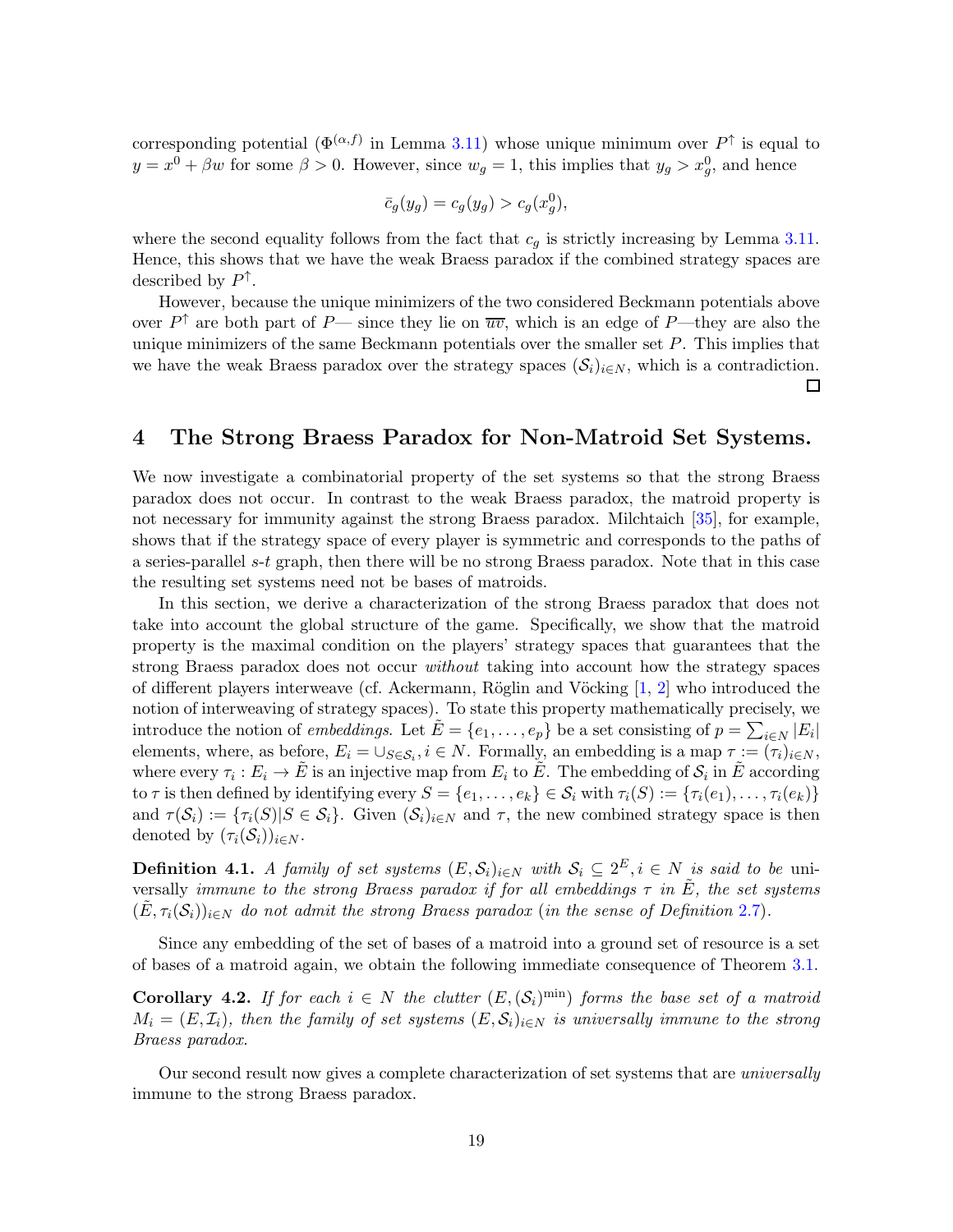<span id="page-20-1"></span>**Theorem 4.3.** Let  $|N| \geq 2$  and  $(E, \mathcal{S}_i)_{i \in N}$  with  $\mathcal{S}_i \subseteq 2^E \setminus \{\emptyset\}$  for each  $i \in N$ . Then, the following three statements are equivalent.

(I)  $(E, (\mathcal{S}_i)^{\text{min}})$  forms the base set of a matroid  $M_i = (E, \mathcal{I}_i)$  for each  $i \in N$ .

(II)  $(E, \mathcal{S}_i)_{i \in N}$  is immune to the weak Braess paradox.

(III)  $(E, \mathcal{S}_i)_{i \in N}$  is universally immune to the strong Braess paradox.

 $(I) \Leftrightarrow (II)$ : See Theorem [3.1.](#page-10-0)

 $(I) \Rightarrow (III)$ : See Corollary [4.2.](#page-19-2)

We prove  $(III) \Rightarrow (I)$  by contradiction. Consider a family of non-empty set systems  $(E, \mathcal{S}_i)_{i \in \mathbb{N}}$  with  $n := |N| \geq 2$ , and assume that at least one of the induced clutters  $(E, (\mathcal{S}_i)^{\min})_{i \in \mathbb{N}}$ , say  $(E,(\mathcal{S}_1)^{\min})$ , is *not* the base set of a matroid. As above, let  $E_i := \bigcup_{S \in \mathcal{S}_i} S$  denote the set of those resources that occur in at least one set in  $\mathcal{S}_i$ . We will show that the family of set systems  $(E, \mathcal{S}_i)_{i \in \mathbb{N}}$  admits embeddings  $\tau_i : E_i \to \tilde{E}, i \in \mathbb{N}$ , such that  $\tau(\mathcal{S}) = (\tau_1(\mathcal{S}_1), \dots, \tau_n(\mathcal{S}_n))$ admits the strong Braess paradox.

Let us call, in general, a non-empty clutter  $(E, \mathcal{F})$  a non-matroid if the set system  $(E, \{X \subseteq$  $S : S \in \mathcal{F}$ ) is not a matroid.

Our proof relies on a certain property of non-matroids stated in the following lemma. Its proof can also be derived from the proof of Lemma 5.1 in [\[26\]](#page-24-13), or the proof of Lemma 16 in [\[2\]](#page-22-2).

<span id="page-20-0"></span>**Lemma 4.4.** If clutter  $(E, \mathcal{F})$  with  $\mathcal{F} \neq \emptyset$  is a non-matroid, then there exist  $X, Y \in \mathcal{F}$  and  ${a, b, c} \subseteq X\Delta Y := (X \setminus Y) \cup (Y \setminus X)$  such that for each set  $Z \in \mathcal{F}$  with  $Z \subseteq X \cup Y$ , either  $a \in Z$  or  $\{b, c\} \subseteq Z$ .

*Proof.* Recall the basis exchange property for matroids: a clutter  $(E, \mathcal{F})$  is the family of bases of some matroid if and only if for any  $X, Y \in \mathcal{F}$  and  $e \in X \setminus Y$  there exists some  $f \in Y \setminus X$ such that  $X - e + f \in \mathcal{F}$ . Thus, if the clutter  $(E, \mathcal{F})$  is a non-matroid, there must exist  $X, Y \in \mathcal{F}$  and  $e \in X \setminus Y$  such that for all  $f \in Y \setminus X$  the set  $X - e + f$  does not belong to F. We choose such X, Y and  $e \in X \setminus Y$  with  $|Y \setminus X|$  minimal (among all  $Y' \in \mathcal{F}$  with  $X-e+f' \notin \mathcal{F}$  for all  $y' \in Y' \setminus X$ ). Note that  $|Y \setminus X| \geq 1$ , since  $\mathcal{F}$  is a clutter. We distinguish the two cases  $|Y \setminus X| = 1$  and  $|Y \setminus X| > 1$ : In case  $|Y \setminus X| = 1$ , set  $\{a\} = Y \setminus X$  and choose any two distinct elements  $\{b, c\} \in X \setminus Y$ . Note that  $|X \setminus Y| \geq 2$  as otherwise, if  $X \setminus Y = \{e\}$ , then  $Y = X - e + a$ , in contradiction to our assumption. Now, for any set  $Z \subseteq (X \cup Y) - a$ with  $Z \in \mathcal{F}$ , the clutter property implies  $Z = X$ , and therefore  $\{b, c\} \subseteq Z$ , as desired.

In the latter case  $|Y \setminus X| > 1$ , we choose any two distinct elements  $\{b, c\} \in Y \setminus X$  and set  $a = e$ . Consider any  $Z \in \mathcal{F}$  with  $Z \subseteq (X \cup Y) - a$  and suppose, for the sake of contradiction, that  $\{b, c\} \nsubseteq Z$ . Since  $Z \setminus X \subseteq Y \setminus X$ , there cannot exist some  $g \in Z \setminus X$  with  $X - a + g \in \mathcal{F}$ . However,  $|Z \setminus X| < |Y \setminus X|$  in contradiction to our choice of Y. 口

Using this property of non-matroids, we now define embeddings  $\tau(S) = (\tau_1(S_1), \ldots, \tau_n(S_n))$ that admit the strong Braess paradox. The rough idea can be described as follows: we choose the embeddings, demands, and cost-functions in such a way that the first two populations are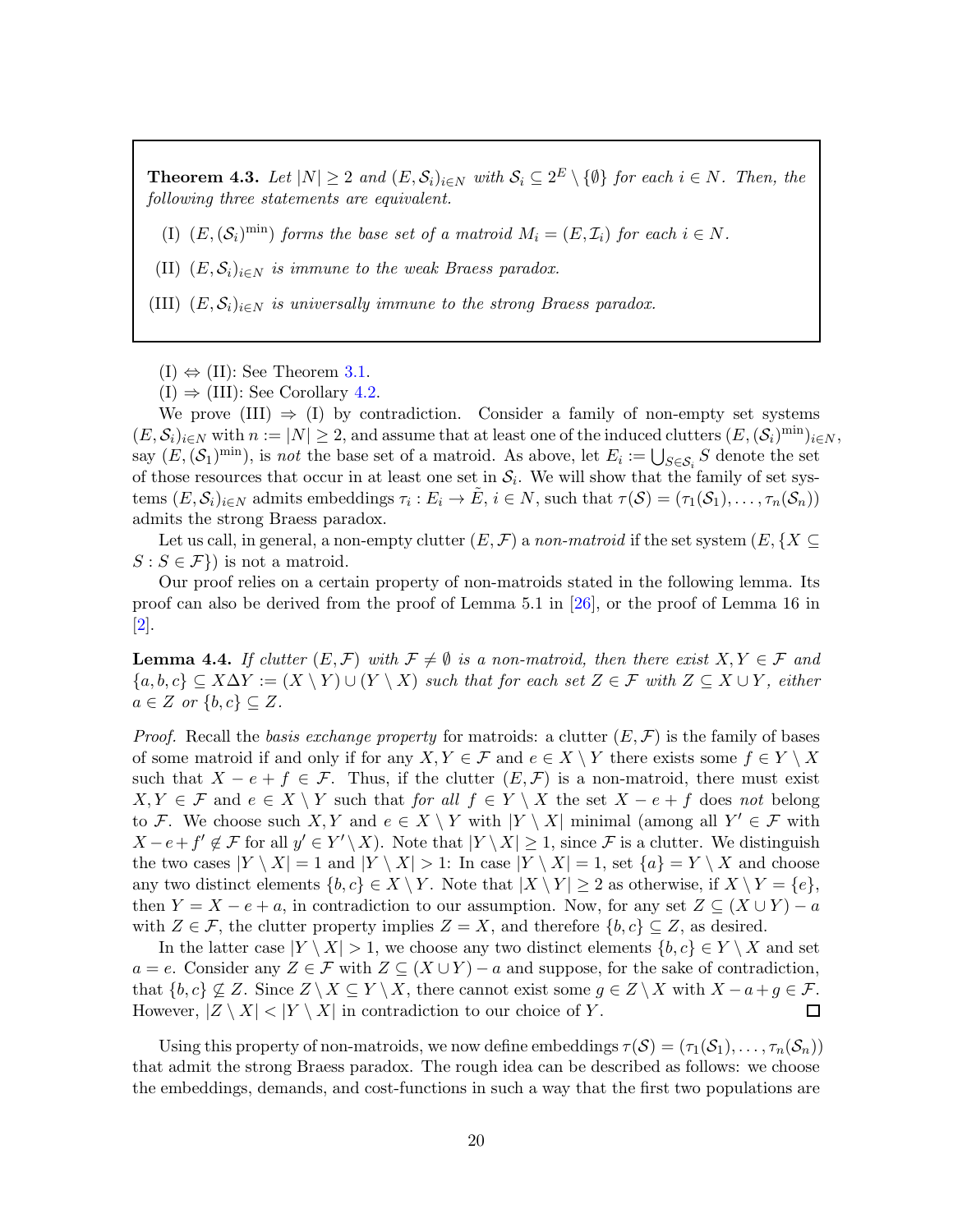<span id="page-21-0"></span>independent of the remaining populations, and such that the game of the first two populations is isomorphic to the routing game illustrated in Figure [3](#page-21-0) which admits the strong Braess paradox.



Figure 3: There are two populations 1 and 2 that want to send 1/2 units of demand each from  $s_1$  and  $s_2$ , respectively, to t. In the left network there is a unique Wardrop equilibrium, where each population uses their direct edge leading to a cost of 1 for every agent of population 1 and a cost of  $1/2$  for the agents of population 2. Decreasing the cost from 3 to 0 for the arc  $(s_1, s_2)$  induces now the unique Wardrop equilibrium, where agents of population 1 now choose the path  $(s_1, s_2, t)$ . As a consequence, the private cost of the players in population 2 increase from  $\frac{1}{2}$  to 1. Also the social cost increases from  $\frac{3}{4}$  to 1.

Let us set the demands of all populations  $d_i$  with  $i \in N \setminus \{1,2\}$  to zero. This way, the game is basically determined by the players in populations 1 and 2. We set the demands  $d_1 = d_2 = \frac{1}{2}$  $\frac{1}{2}$ .

Let us choose two sets X, Y in  $(S_1)^{\text{min}}$  and  $\{a, b, c\} \subseteq X \cup Y$  as described in Lemma [4.4.](#page-20-0) Let  $e := \tau_1(a), f := \tau_1(b)$  and  $g := \tau_1(c)$  with load-dependent costs  $c_f(t) = t$ ,  $c_g(t) = 3$  and  $c_e(t) = 1$  for any  $t \in \mathbb{R}_{\geq 0}$ . We set the costs of all resources in  $\tau_1(E_1) \setminus (\tau_1(X) \cup \tau_1(Y))$  to some very large cost  $M$  (large enough so that no player of population 1 would ever use any of these resources). The cost on all resources in  $(\tau_1(X) \cup \tau_1(Y)) \setminus \{e, f, g\}$  is set to zero. This way, each player of population 1 always chooses a strategy  $\tau_1(Z) \subseteq \tau_1(X) \cup \tau_1(Y)$  which, by Lemma [4.4,](#page-20-0) either contains  $e$ , or it contains both  $f$  and  $g$ .

In order to guarantee that each player of population 2 always selects a strategy containing f, we select a set  $S \in (\mathcal{S}_2)^{\text{min}}$  of minimal cardinality, and some arbitrary resource  $k \in S$ , and define the embedding  $\tau_2$  such that  $\tau_2(k) = f$  and  $\tau_1(E_1) \cap \tau_2(E_2) = \{f\}$ . We set the resource costs such that  $c_r(x) = 2$  for all resources  $r \in \tau_2(E_2) \setminus \{f\}.$ 

Note that the game of population 1 and 2 can be represented by the routing game illus-trated by the left network in Figure [3](#page-21-0) if we interpret resource e as arc  $(s_1, t)$ , resource f as arc  $(s_2, t)$ , and resource g as arc  $(s_1, s_2)$ . By the choice of our cost functions, each player of population 2 always selects the "direct connection", i.e., a strategy containing  $f$ , but neither e nor g. As long as the cost on  $g := (s_1, s_2)$  is 3 (like in the left network), each player of population 1 selects the "direct connection", i.e., a strategy containing  $e$ , but neither  $f$  nor g. However, if the cost on g is reduced from 3 down to zero (like in the right network in Figure [3\)](#page-21-0), each player selects the seemingly cheaper strategy containing both,  $f$  and  $g$ , but not  $e$  (the "indirect connection"), resulting in a Wardrop equilibrium in which each player of population 2 pays twice as much as in the Wardrop equilibrium for the left network, i.e., before the costs have been reduced. Not only the private cost of the players of population 2, but also the total cost of the new Wardrop equilibrium increased after the cost on resource g has been decreased. Note that the entire construction only involved cost reductions.

**Remark 4.5.** We can also characterize the universally strong Braess paradox for the case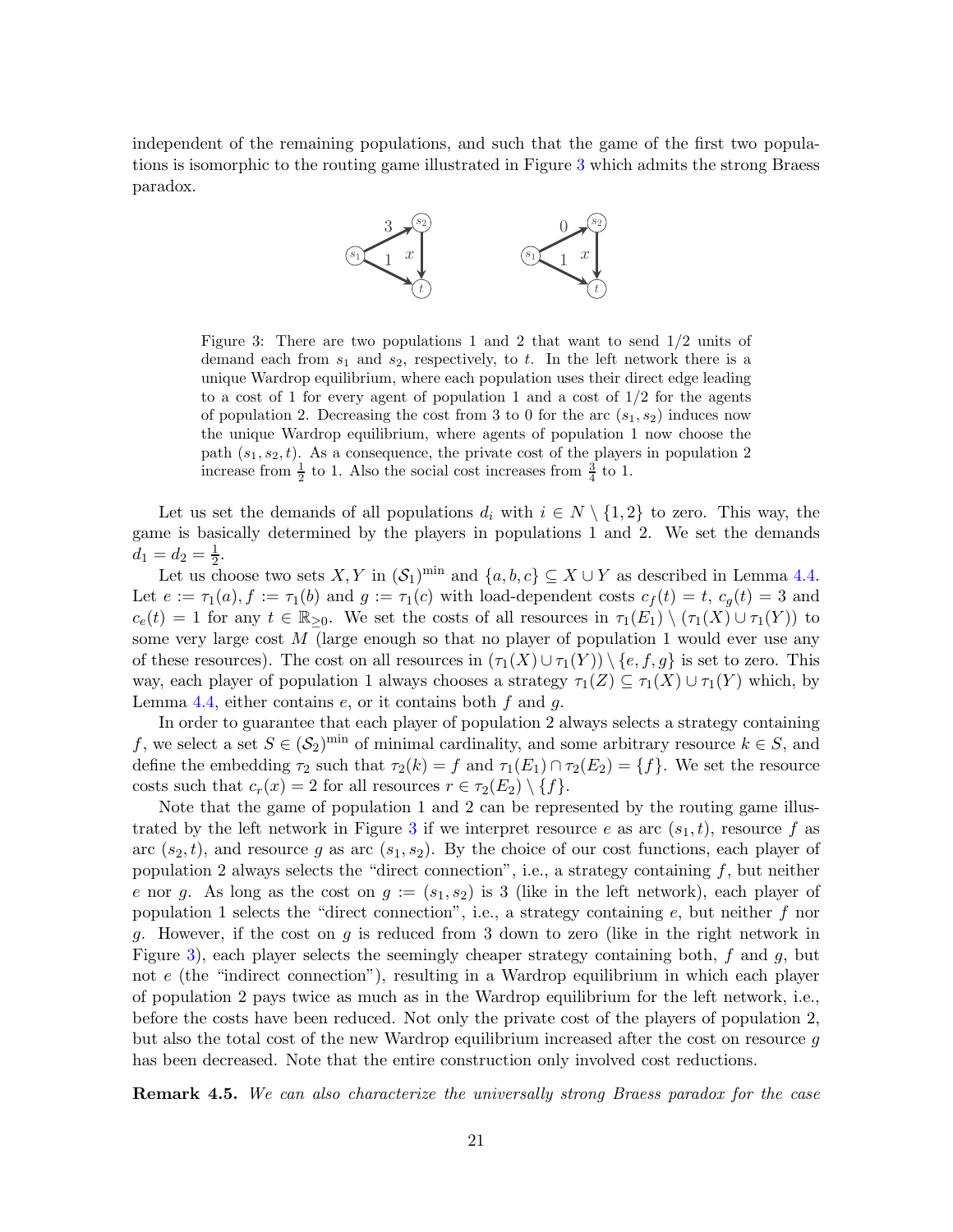where only demand reductions are considered. For this, we can use Lemma [4.4](#page-20-0) to construct a game that is isomorphic to the instance presented in Fig. [2](#page-3-0). Note that in this instance we need two "trivial" players having one resource each, thus, we need at least three populations.

**Remark 4.6.** Let us finally remark that the proof of (III)  $\Leftrightarrow$  (I) of Theorem [4.3](#page-20-1) also works for characterizing set systems being universally immune to a "global" version of the Braess paradox, where instead of population specific costs, the total (social) cost is considered. Indeed, the counterexample derived in the proof of  $(III) \Rightarrow (I)$  shows that for any non-matroid set system, there exists an embedding admitting this global form of Braess paradox.

# 5 Conclusions

Our results give a characterization of the weak Braess paradox for arbitrary set systems: For any set system that is immune to the weak Braess paradox, the corresponding clutters must correspond to bases of some matroid. For the strong Braess paradox, we only derived a weaker characterization requiring the flexibility of arbitrary embeddings of set systems into the ground set of resources. Characterizing the strong Braess paradox without the use of embeddings remains an open question.

Our characterization can be transferred to (discrete) congestion games of Rosenthal [\[42\]](#page-25-0) as follows: If we compare two special pure Nash equilibria (namely the global potential minima) of two congestion models (for which only cost functions or demands are decreased), then our characterizations still hold. For atomic splittable congestion games (cf. Bhaskar et al. [\[5\]](#page-23-15), Correa et al. [\[14\]](#page-23-16), Harks [\[24\]](#page-24-17) and Schoppmann and Roughgarden [\[47\]](#page-25-16)) it seems unclear whether or not similar results hold true.

#### Acknowledgments.

We thank Christian Fersch and Andreas S. Schulz for helpful comments of an earlier draft of the manuscript. We thank two anonymous reviewers for their very valuable feedback. In particular, we are grateful to one reviewer who pointed out the special role of clutters in our characterization. The work of the first author is supported by JSPS Grant-in-Aid for Scientific Research (B) 25280004.

# <span id="page-22-1"></span>References

- [1] H. Ackermann, H. Röglin, and B. Vöcking. On the impact of combinatorial structure on congestion games. J.  $ACM$ ,  $55(6):1-22$ , 2008.
- <span id="page-22-2"></span>[2] H. Ackermann, H. Röglin, and B. Vöcking. Pure Nash equilibria in player-specific and weighted congestion games. Theoret. Comput. Sci.,  $410(17):1552-1563$ , 2009.
- <span id="page-22-3"></span>[3] M. L. Balinski. On the graph structure of convex polyhedra in n-space. Pacific Journal of Mathematics, 11(2):431–434, 1961.
- <span id="page-22-0"></span>[4] M. Beckmann, C. McGuire, and C. Winsten. Studies in the Economics of Transportation. Yale University Press, New Haven, CT, USA, 1956.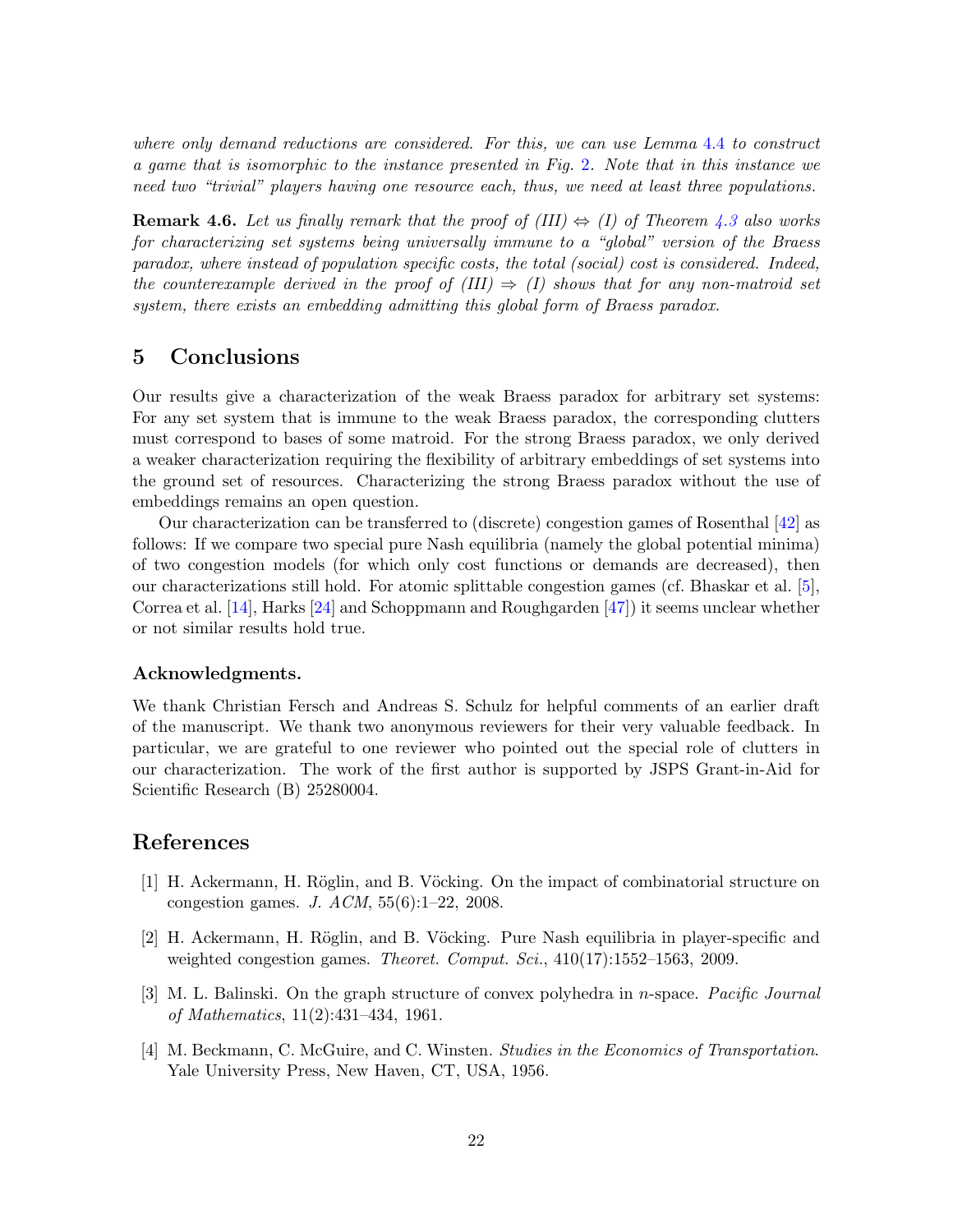- <span id="page-23-15"></span><span id="page-23-10"></span>[5] U. Bhaskar, L. Fleischer, D. Hoy, and C. Huang. On the uniqueness of equilibrium in atomic splittable routing games. Math. Oper. Res., 40(3):634–654, 2015.
- <span id="page-23-1"></span>[6] D. Braess. Literature on Braess paradox. [http://homepage.ruhr-uni-bochum.de/](http://homepage.ruhr-uni-bochum.de/Dietrich.Braess/) [Dietrich.Braess/](http://homepage.ruhr-uni-bochum.de/Dietrich.Braess/). Accessed: 2014-29-10.
- <span id="page-23-2"></span>[7] D. Braess. Über ein Paradoxon aus der Verkehrsplanung. Unternehmensforschung, 12:258–268, 1968. (German).
- <span id="page-23-3"></span>[8] D. Braess, A. Nagurney, and T. Wakolbinger. On a paradox of traffic planning. Transportation Sci., 39(4):446–450, 2005.
- <span id="page-23-12"></span>[9] S. Catoni and S. Pallotino. Traffic equilibrium paradoxes. Transportation Sci., 25:240– 244, 1991.
- <span id="page-23-11"></span>[10] P. Cenciarelli, D. Gorla, and I. Salvo. Graph theoretic investigations on inefficiencies in network models.  $arXiv$ , abs/arXiv:1603.01983, 2016.
- [11] X. Chen, Z. Diao, and X. Hu. Excluding Braess's paradox in nonatomic selfish routing. In M. Hoefer, editor, Proc. 8th Internat. Sympos. Algorithmic Game Theory, volume 9347 of LNCS, pages 219–230, 2015.
- <span id="page-23-7"></span><span id="page-23-6"></span>[12] J. Cohen and F. Kelly. A paradox of congestion in a queuing network. J. Appl. Prob.,  $27:730 - 734, 1990.$
- <span id="page-23-16"></span>[13] J. Cohen and F. Kelly. Paradoxial behaviour of mechanical and electrical networks.  $Nature, 352:699 - 701, 1990.$
- [14] R. Cominetti, J. R. Correa, and N. E. Stier-Moses. The impact of oligopolistic competition in networks. Oper. Res., 57(6):1421–1437, 2009.
- <span id="page-23-8"></span>[15] J. R. Correa, A. S. Schulz, and N. E. Stier-Moses. Selfish routing in capacitated networks. Math. Oper. Res., 29(4):961–976, 2004.
- <span id="page-23-0"></span>[16] J. R. Correa and N. E. Stier-Moses. Wardrop Equilibria. Wiley Encyclopedia of Operations Research and Management Science, 2011.
- <span id="page-23-4"></span>[17] S. Dafermos and A. Nagurney. On some traffic equilibrium theory paradoxes. Transportation Research Part B: Methodological, 18(2):101 – 110, 1984.
- <span id="page-23-14"></span>[18] J. Edmonds. Submodular functions, matroids, and certain polyhedra. In R. Guy, editor, Combinatorial structures and their applications, pages 69–87. Gordon and Breach, New York, 1971.
- <span id="page-23-13"></span>[19] A. Epstein, M. Feldman, and Y. Mansour. Efficient graph topologies in network routing games. Games Econom. Behav., 66:115–125, 2009.
- <span id="page-23-9"></span>[20] D. Fotakis, A. C. Kaporis, T. Lianeas, and P. G. Spirakis. Resolving Braess's paradox in random networks. In Y. Chen and N. Immorlica, editors, Proc. 9th Internat. Conference on Web and Internet Econom., pages 188–201, 2013.
- <span id="page-23-5"></span>[21] M. Frank. The Braess paradox. Mathematical Programming, 20(1):283–302, 1981.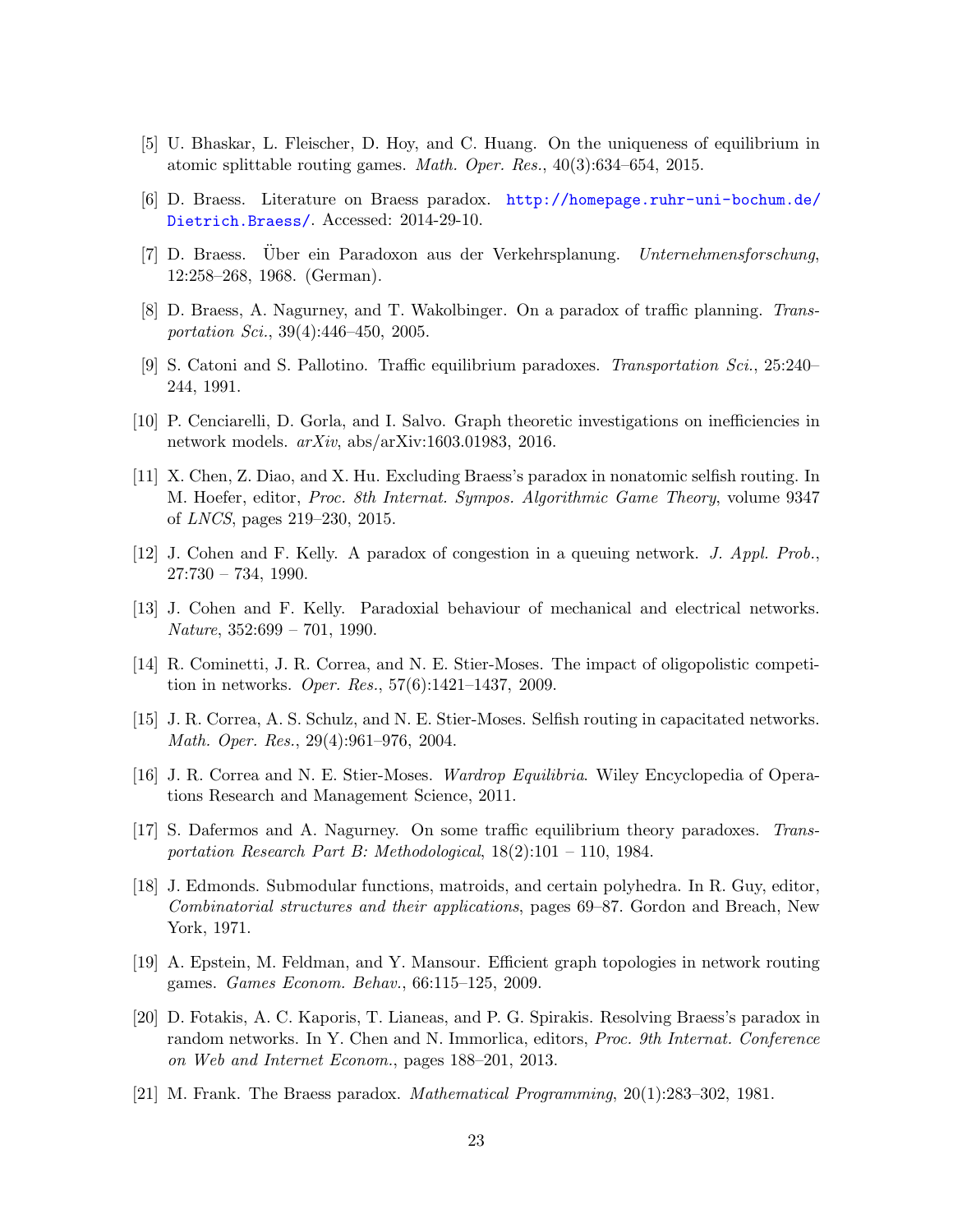- <span id="page-24-8"></span><span id="page-24-2"></span>[22] S. Fujishige. Submodular Functions and Optimization. Elsevier, 2005.
- [23] J. N. Hagstrom and R. A. Abrams. Characterizing Braess's paradox for traffic networks. In Proc. of IEEE 2001 Conference on Intelligent Transportation Systems, pages 837 – 842, 2001.
- <span id="page-24-17"></span><span id="page-24-14"></span>[24] T. Harks. Stackelberg strategies and collusion in network games with splittable flow. Theory Comput. Syst., 48:781–802, 2011.
- <span id="page-24-13"></span>[25] T. Harks, M. Klimm, and B. Peis. Resource competition on integral polymatroids.  $arXiv$ preprint arXiv:1407.7650, 2014.
- <span id="page-24-11"></span>[26] T. Harks and B. Peis. Resource buying games. Algorithmica, 70(3):493–512, 2014.
- <span id="page-24-12"></span>[27] R. Holzman and N. Law-Yone. Strong equilibrium in congestion games. Games Econom. Behav., 21(1-2):85–101, 1997.
- <span id="page-24-3"></span>[28] R. Holzman and N. Law-Yone. Network structure and strong equilibrium in route selection games. Mathematical Social Sciences, 46(2):193–205, 2003.
- <span id="page-24-4"></span>[29] H. Kameda. How harmful the paradox can be in the Braess/Cohen-Kelly-Jeffries networks. In INFOCOM, pages 437 – 445, 2002.
- <span id="page-24-1"></span>[30] H. Kameda, E. Altman, T. Kozawa, and Y. Hosokawa. Braess-like paradoxes in distributed computer systems. IEEE Trans. Automat. Contr., 45(9):1687–1691, 2000.
- [31] Y. A. Korilis, A. A. Lazar, and A. Orda. Avoiding the Braess paradox in noncooperative networks. J. Appl. Probab., 36(1):211–222, 1999.
- <span id="page-24-5"></span>[32] H. C. Lin, T. Roughgarden, E. Tardos, and A. Walkover. Stronger bounds on ´ Braess's paradox and the maximum latency of selfish routing. *SIAM J. Discrete Math.*, 25(4):1667–1686, 2011.
- <span id="page-24-10"></span><span id="page-24-0"></span>[33] I. Milchtaich. Congestion models of competition. The American Naturalist, 147(5):760– 783, 1996.
- [34] I. Milchtaich. Topological conditions for uniqueness of equilibrium in networks. Math. Oper. Res., 30(1):225–244, 2005.
- <span id="page-24-9"></span>[35] I. Milchtaich. Network topology and the efficiency of equilibrium. Games Econom. Behav., 57(2):321–346, 2006.
- <span id="page-24-16"></span><span id="page-24-15"></span>[36] K. Murota. Discrete convex analysis. SIAM, 2003.
- <span id="page-24-7"></span>[37] J. G. Oxley. Matroid theory, volume 1997. Oxford University Press, 1992.
- [38] E. I. Pas and S. L. Principio. Braess' paradox: Some new insights. Transportation Research Part B: Methodological, 31(3):265 – 276, 1997.
- <span id="page-24-6"></span>[39] C. Pöppe. Paradoxes Verhalten physikalischer und ökonomischer Systeme. Spektrum der Wissenschaft, Nov.:23 – 26, 1992.